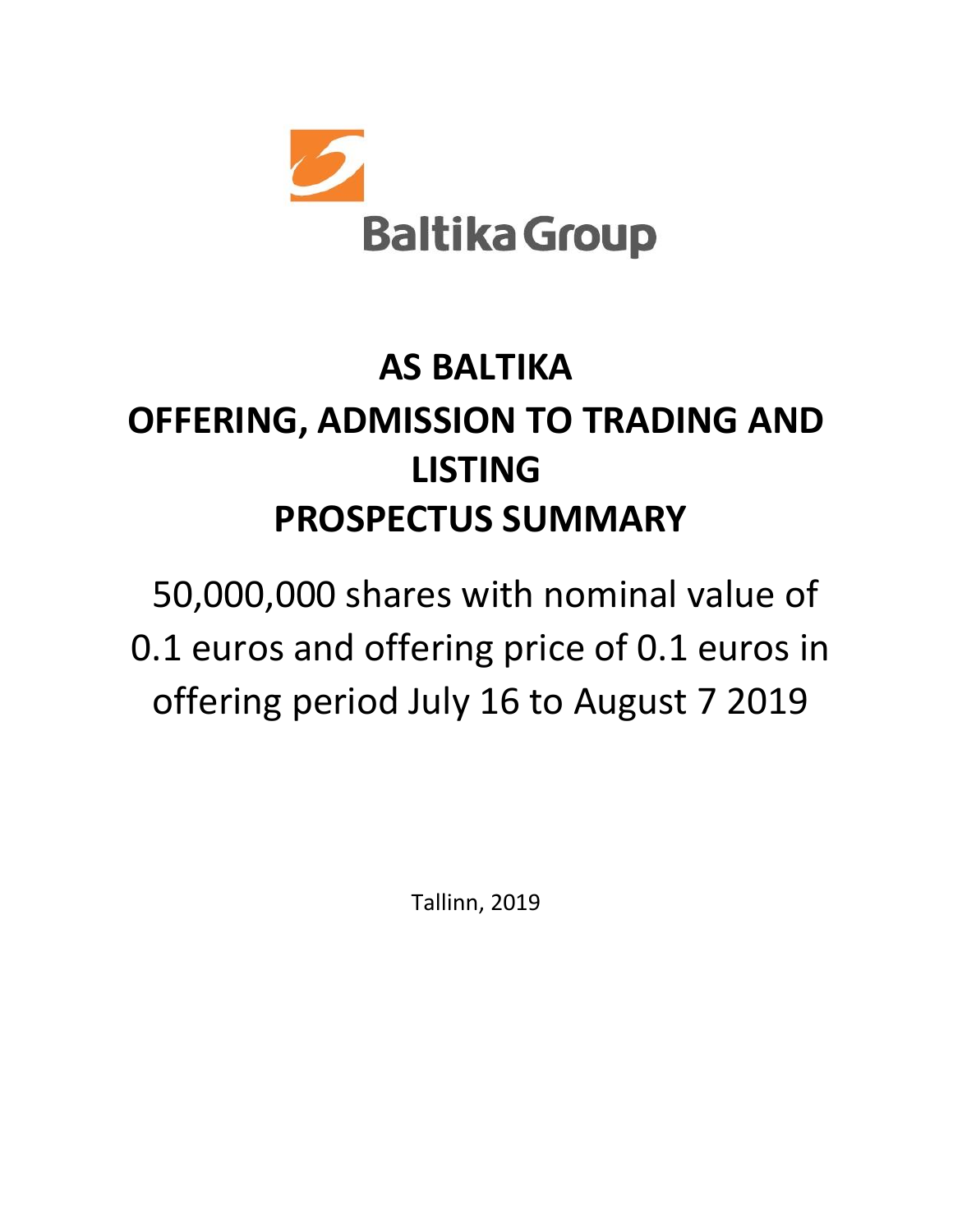This summary (hereinafter referred to as "the Summary") provides a brief overview of the information provided by AS Baltika (hereinafter "Baltika" or "the Company" together with its subsidiaries "Group") on the date of Prospectus in the Prospectus (hereinafter the "Prospectus") for the listing of 50,000,000 shares of the Company on the NASDAQ Tallinn Stock Exchange (hereinafter referred to as the "regulated market").

This summary consists of parts that contain information subject to disclosure. The parts in sections A-E are numbered (A.1-E.7). The summary covers all parts that must be included in the summary of securities and issuers of this type. Since the handling of some parts is not necessary, the numbering of the parts may be skipped. Even if the summary has to include a certain part due to the securities and the type of issuer, it may not be possible to provide information on that part. In this case, the brief description is provided in the summary and the remark is added "not applicable".

|            | <b>Section Headline</b>                            | Information disclosed                                                                                                                                                                                                                                                                                                                                                                                                                                                                                                                                                                                                                                                                                                          |
|------------|----------------------------------------------------|--------------------------------------------------------------------------------------------------------------------------------------------------------------------------------------------------------------------------------------------------------------------------------------------------------------------------------------------------------------------------------------------------------------------------------------------------------------------------------------------------------------------------------------------------------------------------------------------------------------------------------------------------------------------------------------------------------------------------------|
| <b>A.1</b> | Introduction and<br>Warnings                       | This prospectus is considered as an introduction to the prospectus. Any decision to<br>invest in shares should take into account the prospectus as a whole. An investor must<br>take into account that if he wishes to file a claim with a court regarding the<br>information contained in the Prospectus, he may incur the obligation to bear the cost<br>of translating this Prospectus or summary. No person shall be subject to civil liability<br>solely on the basis of a summary or a translation thereof unless it is misleading,<br>inaccurate or inconsistent with other parts of the prospectus, or does not convey any<br>key information that would assist the investor in deciding to invest in such securities. |
| A.2        | Applying the<br>Prospectus for<br>resale of shares | Not relevant, the Prospectus cannot be relied on the resale of Shares.                                                                                                                                                                                                                                                                                                                                                                                                                                                                                                                                                                                                                                                         |

**Section A- Introduction and Warnings**

### **Section B - Issuer**

|            | <b>Section Headline</b>                                                                      | <b>Information disclosed</b>                                                                                                                                                                                                                                                                                                                                                                                                                                                                                                                                                                                                                                                                                                                                                                                                                                         |
|------------|----------------------------------------------------------------------------------------------|----------------------------------------------------------------------------------------------------------------------------------------------------------------------------------------------------------------------------------------------------------------------------------------------------------------------------------------------------------------------------------------------------------------------------------------------------------------------------------------------------------------------------------------------------------------------------------------------------------------------------------------------------------------------------------------------------------------------------------------------------------------------------------------------------------------------------------------------------------------------|
| B.1        | <b>Business name</b>                                                                         | Company's business name is Aktsiaselts BALTIKA.                                                                                                                                                                                                                                                                                                                                                                                                                                                                                                                                                                                                                                                                                                                                                                                                                      |
| B.2        | Location/legal<br>form/legislation/<br>country of<br>establishment                           | The Company is a public limited company incorporated under the laws of the Republic<br>of Estonia. The Company is registered with the registry code 10144415 at the Harju<br>County Court Registry Department. The legal address of the Company is Veerenni 24,<br>Tallinn, Republic of Estonia. Estonian law applies to the Issuer's activities.                                                                                                                                                                                                                                                                                                                                                                                                                                                                                                                    |
| <b>B.3</b> | <b>Basic information</b><br>product categories<br>and services<br>provided. Main<br>markets. | The Company's main business is clothing retail, creation, development, production<br>about the activities, and sales organisation of fashion clothing brands. Baltika is a clothing retailer that<br>main activities, sold operates the brands of Monton, Mosaic, Baltman Bastion and Ivo Nikkolo. The<br>Company operates in four markets: Estonia, Latvia, Lithuania, Finland, having 89<br>stores on these markets as of Prospectus date with a total area of 17,337 m2. There<br>is no active business activity in the company's Swedish subsidiary Baltika Sweden AB.<br>Baltika uses an integrated business model that combines the creation, production,<br>supply chain management, logistics and retail of clothing collections. Sold product<br>categories are: outerwear, dresses, skirts, trousers, shirts, jackets, knitwear, suits and<br>accessories. |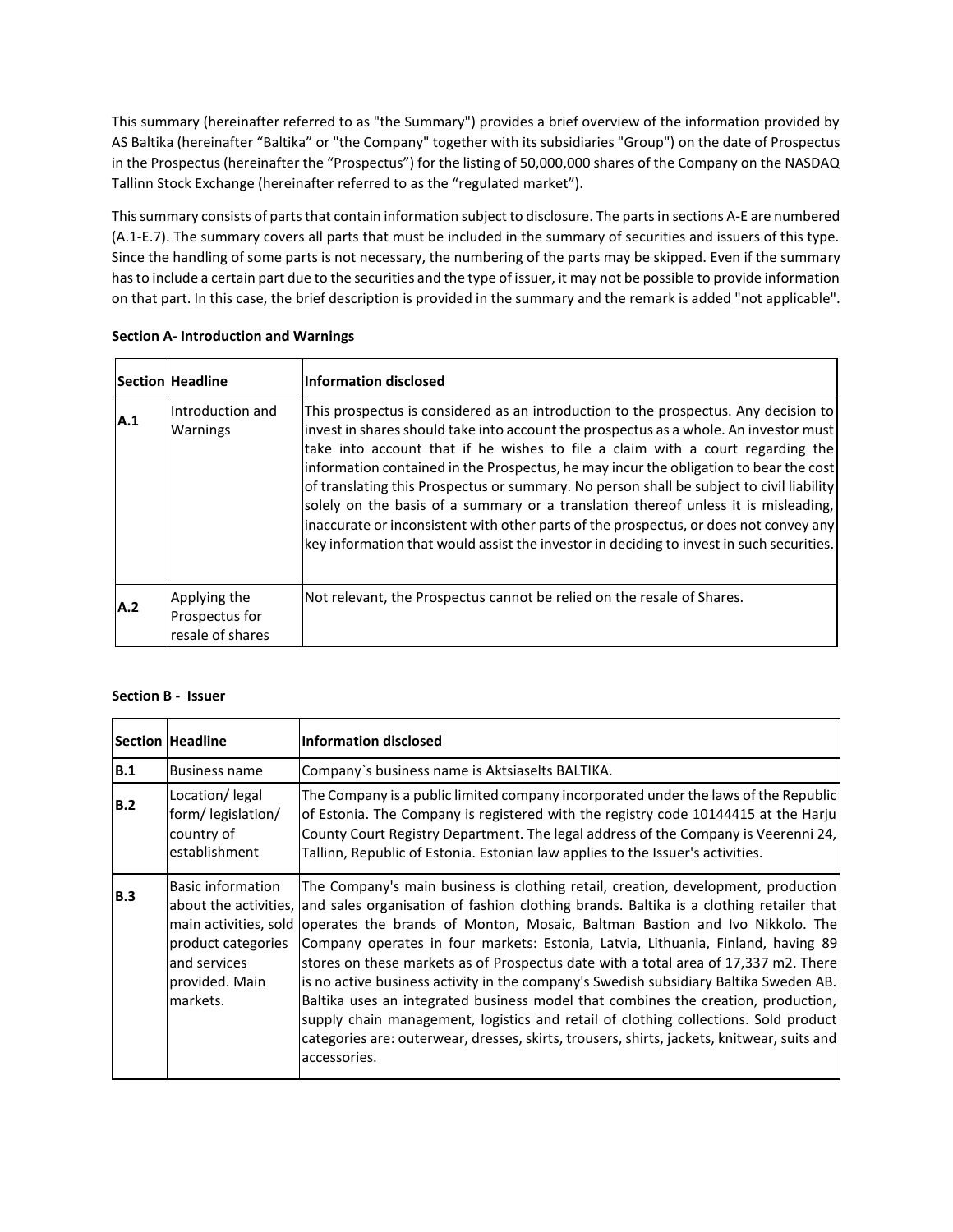| B.4a | The important<br>recent trends that<br>affect the industry                                                                                                                                                                                                                                                       | The clothing retail is heavily influenced by the macroeconomic indicators, which in<br>the Baltic countries have been growing in the previous years. The economic growth<br>of the Baltic countries in 2018 remained at around 3% and by 2019 it is expected to<br>remain at the same level as last year.                                                                                                                                                                                                                                                                                            |           |                 |                |
|------|------------------------------------------------------------------------------------------------------------------------------------------------------------------------------------------------------------------------------------------------------------------------------------------------------------------|------------------------------------------------------------------------------------------------------------------------------------------------------------------------------------------------------------------------------------------------------------------------------------------------------------------------------------------------------------------------------------------------------------------------------------------------------------------------------------------------------------------------------------------------------------------------------------------------------|-----------|-----------------|----------------|
| B.5  | Description of the<br>group. Company                                                                                                                                                                                                                                                                             | Group structure as of the date of Prospectus                                                                                                                                                                                                                                                                                                                                                                                                                                                                                                                                                         |           |                 |                |
|      | status in the Group                                                                                                                                                                                                                                                                                              | Company                                                                                                                                                                                                                                                                                                                                                                                                                                                                                                                                                                                              | Location  | <b>Activity</b> | <b>Holding</b> |
|      |                                                                                                                                                                                                                                                                                                                  | <b>Parent Company</b>                                                                                                                                                                                                                                                                                                                                                                                                                                                                                                                                                                                |           |                 |                |
|      |                                                                                                                                                                                                                                                                                                                  | AS Baltika                                                                                                                                                                                                                                                                                                                                                                                                                                                                                                                                                                                           |           |                 |                |
|      |                                                                                                                                                                                                                                                                                                                  | <b>Subsidiary</b>                                                                                                                                                                                                                                                                                                                                                                                                                                                                                                                                                                                    |           |                 |                |
|      |                                                                                                                                                                                                                                                                                                                  | OÜ Baltika Retail                                                                                                                                                                                                                                                                                                                                                                                                                                                                                                                                                                                    | Estonia   | Holding         | 100%           |
|      |                                                                                                                                                                                                                                                                                                                  | OÜ Baltman <sup>1</sup>                                                                                                                                                                                                                                                                                                                                                                                                                                                                                                                                                                              | Estonia   | Retail          | 100%           |
|      |                                                                                                                                                                                                                                                                                                                  | SIA Baltika Latvija <sup>2</sup>                                                                                                                                                                                                                                                                                                                                                                                                                                                                                                                                                                     | Latvia    | Retail          | 100%           |
|      |                                                                                                                                                                                                                                                                                                                  | UAB Baltika Lietuva <sup>2</sup>                                                                                                                                                                                                                                                                                                                                                                                                                                                                                                                                                                     | Lithuania | Retail          | 100%           |
|      |                                                                                                                                                                                                                                                                                                                  | OY Baltinia AB                                                                                                                                                                                                                                                                                                                                                                                                                                                                                                                                                                                       | Finland   | Retail          | 100%           |
|      |                                                                                                                                                                                                                                                                                                                  | Baltika Sweden AB                                                                                                                                                                                                                                                                                                                                                                                                                                                                                                                                                                                    | Sweden    | Dormant         | 100%           |
|      |                                                                                                                                                                                                                                                                                                                  | OÜ Baltika Tailor                                                                                                                                                                                                                                                                                                                                                                                                                                                                                                                                                                                    | Estonia   | Productio       | 100%           |
|      |                                                                                                                                                                                                                                                                                                                  | <sup>1</sup> Interest through a subsidiary.<br><sup>2</sup> Interest through Baltman OÜ                                                                                                                                                                                                                                                                                                                                                                                                                                                                                                              |           |                 |                |
| B.6  | Persons who have a<br>direct or indirect<br>holding in the<br>capital of the<br>company or voting<br>rights, which must<br>be reported in<br>accordance with<br>Estonian law, and<br>the amount of such<br>participation.<br>Voting rights for<br>major shares. Direct<br>or indirect control<br>of the company. | According to the Estonian Central Register of Securities, on the date of Prospectus,<br>more than 5% of the Company's shares on a securities account were: KJK Fund Sicav-<br>SIF (shares in ING Luxembourg S.A.), which held 38.9% of AS Baltika's listed shares and<br>E. Miroglio Finance S.A. (shares in Clearstream Banking Luxembourg S.A.), which held<br>26.13% of AS Baltika listed ordinary shares. It is known to the Issuer that such persons<br>do not control the Issuer through direct or indirect participation. No shareholder has<br>different voting rights compared with others. |           |                 |                |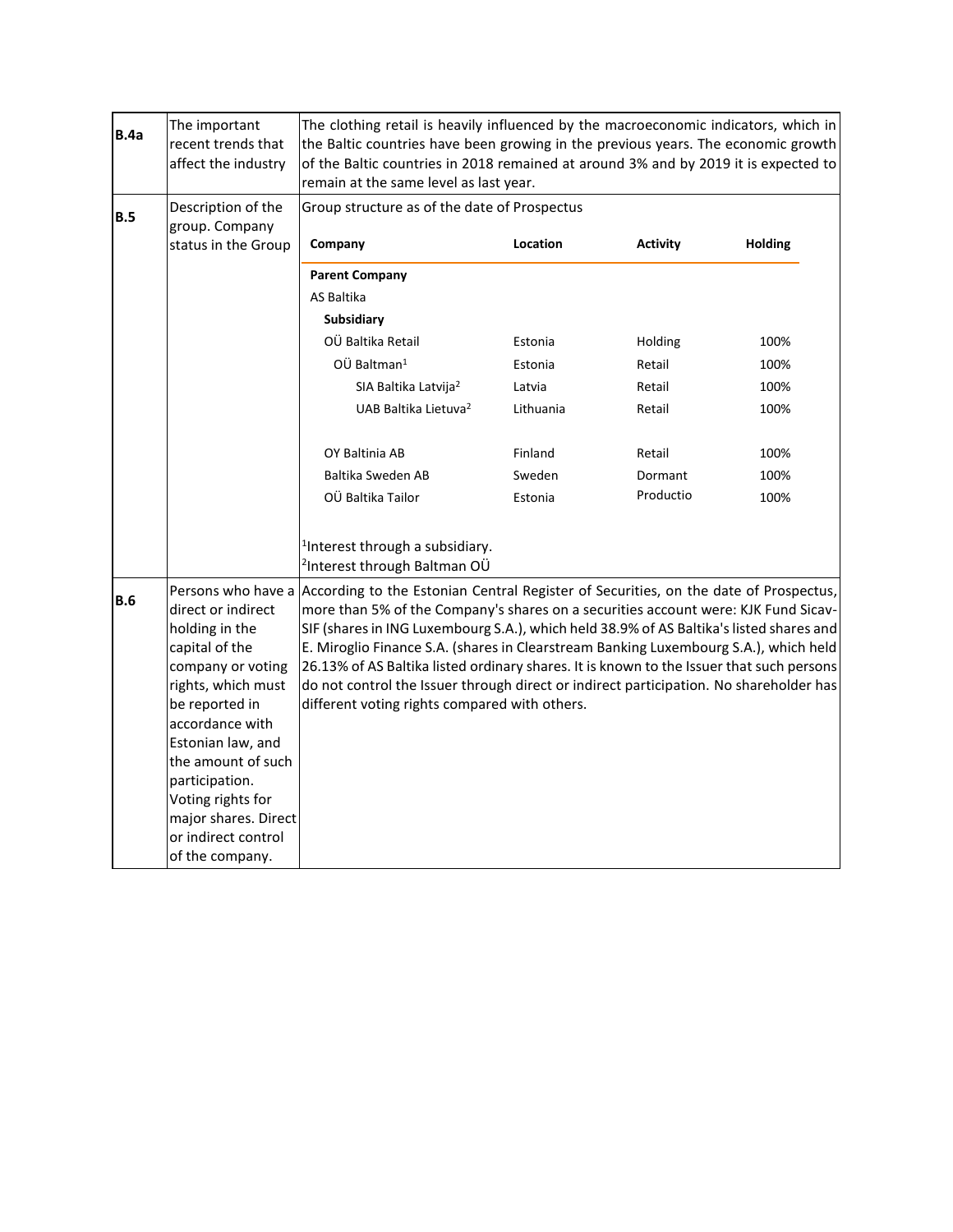| B.7 | Selected                                                                  | Articles of Association and audited annual reports for 2016, 2017 and 2018 including                                                                                                                                                                                                                                                                                                                                                                                                                                                                                                   |
|-----|---------------------------------------------------------------------------|----------------------------------------------------------------------------------------------------------------------------------------------------------------------------------------------------------------------------------------------------------------------------------------------------------------------------------------------------------------------------------------------------------------------------------------------------------------------------------------------------------------------------------------------------------------------------------------|
|     | background                                                                | consolidated financial statements 31 December for 2016, 2017, 2018 financial years,                                                                                                                                                                                                                                                                                                                                                                                                                                                                                                    |
|     | financial                                                                 | Q1 2019 are available electronically on the NASDAQ Tallinn Stock Exchange website                                                                                                                                                                                                                                                                                                                                                                                                                                                                                                      |
|     | information. For                                                          | www.nasdaqomxbaltic.com and on the company's website www.baltikagroup.com.                                                                                                                                                                                                                                                                                                                                                                                                                                                                                                             |
|     | the period covered.<br>Key financial                                      | The significant changes happened in the company's financial position and operating<br>results from 31.03.2019 until the issuing of prospectus are presented below.                                                                                                                                                                                                                                                                                                                                                                                                                     |
|     | information                                                               |                                                                                                                                                                                                                                                                                                                                                                                                                                                                                                                                                                                        |
|     | Description of<br>significant changes<br>in the financial<br>position and | Selected background financial information<br>The selected consolidated financial information of Baltika Group is derived as at and<br>from the years ended on 31 December 2016, 31 December 2017 and 31 December<br>2018 as well as for the three months ended and 2019.                                                                                                                                                                                                                                                                                                               |
|     | performance of the<br>Company in the<br>subsequent period.                | The information as at and for the years ended on 31 December 2016, 31 December<br>2017 and 31 December 2018 have been extracted from the Annual Consolidated<br>Financial Statements, unless stated otherwise. The information as at and for three<br>months ended on 31 March 2018 and 31 March 2019 has been extracted from the<br>Consolidated Interim Financial Statements.                                                                                                                                                                                                        |
|     |                                                                           | The Annual Consolidated Financial Statements incorporated by reference in this<br>Prospectus, have been audited by AS PricewaterhouseCoopers. The Consolidated<br>Interim Financial Statements, incorporated by reference in this Prospectus, have not<br>been audited nor subject to the auditors review.                                                                                                                                                                                                                                                                             |
|     |                                                                           | The following selected consolidated financial information of Baltika Group should be<br>read together with the Consolidated Financial Statements and other financial data<br>included elsewhere in this Prospectus.                                                                                                                                                                                                                                                                                                                                                                    |
|     |                                                                           | Events after the publication of the last interim report 1Q 2019                                                                                                                                                                                                                                                                                                                                                                                                                                                                                                                        |
|     |                                                                           | Significant changes in the Group's financial and operating position are related to<br>changes in share capital. At the Annual General Meeting of Shareholders of the<br>Company held on 12 April 2019, it was decided to change the nominal value of the<br>share from EUR 0.10 to EUR 1 and to exchange the shares so that one share was<br>exchanged for each of the 10 existing shares. If the shareholder had less than 10<br>shares or if his shares could not be exchanged at 10:1, the number of shares was<br>rounded up. The exchange of shares was completed on May 6, 2019. |
|     |                                                                           | The Annual General Meeting of Shareholders of the Company held on 12 April 2019<br>decided to change the nominal value of the share from EUR 1 to EUR 0.10 and to<br>reduce the loss of share capital by EUR 3,772 thousand, reducing the nominal value<br>of each share by EUR 0.90. The reduction of share capital was completed on May 27<br>2019.                                                                                                                                                                                                                                  |
|     |                                                                           | After these transactions, the Company has 4 079 485 shares with a nominal value of<br>EUR 0.1 per share and thus the share capital amounts to EUR 408 thousand and the<br>retained earnings of previous periods are EUR 1 448 thousand.                                                                                                                                                                                                                                                                                                                                                |
|     |                                                                           | By decision of the Supervisory Council of 26 June 2019, Mae Hansen, has been<br>appointed as CEO of AS Baltika as of 26 June 2019, whose task is among others to<br>implement the 2019-2020 Action Plan approved by Supervisory Board. On the same<br>date, the mandate of the board member of the previous CEO, Meelis Milder, ended.<br>As of June 26, 2019, the Management Board of AS Baltika has a two-member<br>composition, Mae Hansen, who is responsible for the sales, marketing and retail                                                                                  |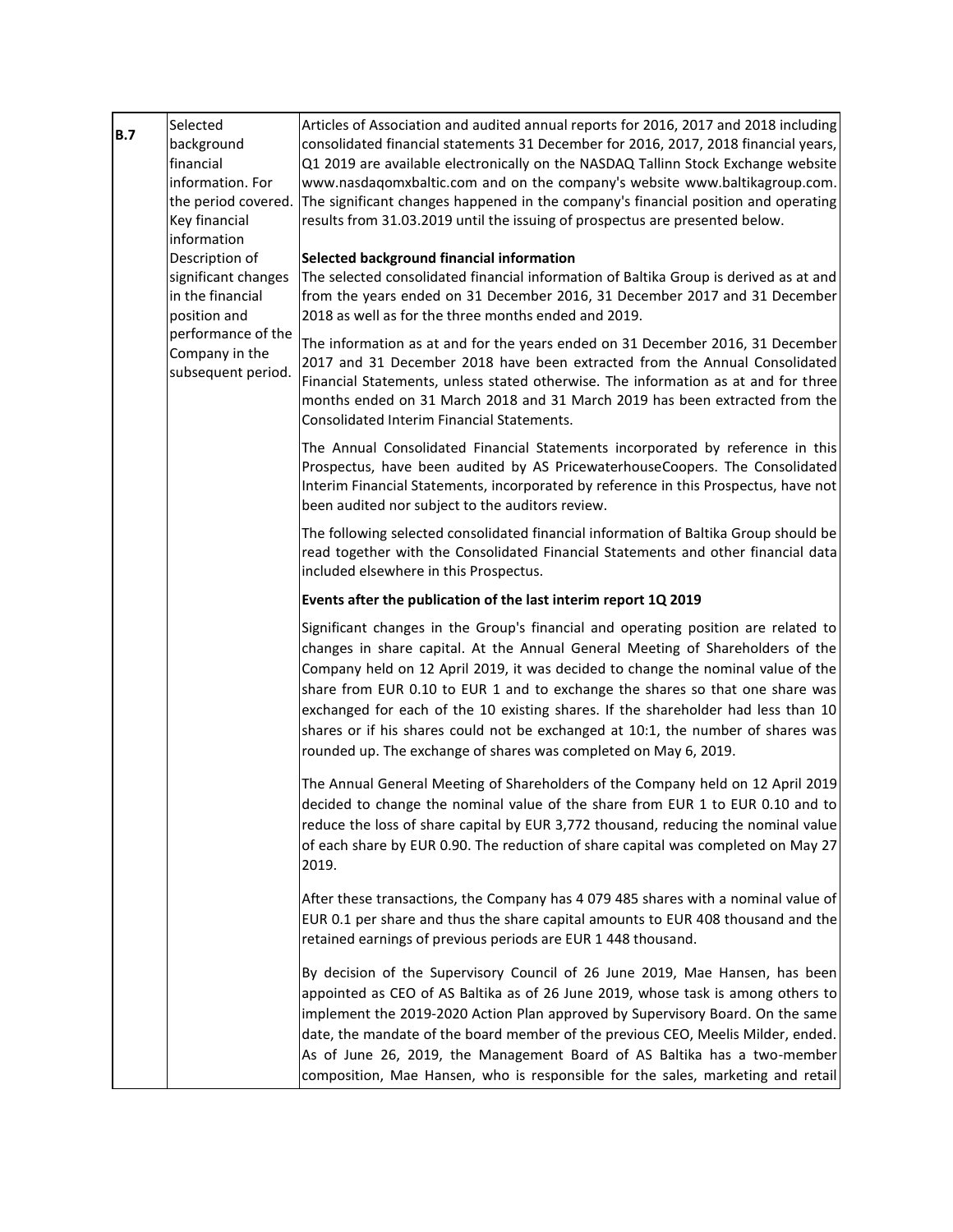business processes, and Maigi Pärnik-Pernik, who is responsible for product development and support functions.

# **Selected data from consolidated statement of financial position**

|                                      | 31 March<br>2019 | 31 March<br>2018 | 31 Dec<br>2018 | 31 Dec<br>2017 | 31 Dec<br>2016 |
|--------------------------------------|------------------|------------------|----------------|----------------|----------------|
| <b>Thousand EUR</b>                  | unaudited        | unaudited        | audited        | audited        | audited        |
| <b>ASSETS</b>                        |                  |                  |                |                |                |
| <b>Current assets</b>                |                  |                  |                |                |                |
| Cash and cash equivalents            | 465              | 485              | 428            | 704            | 419            |
| Trade and other receivables          | 1092             | 2 9 0 8          | 866            | 2055           | 1956           |
| Inventories                          | 10 4 80          | 10 127           | 10 707         | 10 4 9 9       | 11096          |
| <b>Total current assets</b>          | 12037            | 13 5 20          | 12 001         | 13 258         | 13 471         |
| <b>Non-current assets</b>            |                  |                  |                |                |                |
| Deferred income tax asset            | 286              | 189              | 286            | 189            | 228            |
| Other non-current assets             | 213              | 503              | 287            | 487            | 522            |
| Property, plant and equipment        | 18 2 8 8         | 2 2 0 0          | 1878           | 2 3 9 5        | 3022           |
| Intangible assets                    | 529              | 1506             | 543            | 1513           | 1676           |
| <b>Total non-current assets</b>      | 19 3 16          | 4398             | 2994           | 4584           | 5448           |
| <b>TOTAL ASSETS</b>                  | 31 353           | 17918            | 14 995         | 17842          | 18 919         |
| <b>LIABILITIES AND EQUITY</b>        |                  |                  |                |                |                |
| <b>Current liabilities</b>           |                  |                  |                |                |                |
| <b>Borrowings</b>                    | 15 957           | 3 1 9 0          | 7829           | 1 3 0 9        | 5835           |
| Trade and other payables             | 5 9 0 7          | 5 2 0 7          | 5934           | 5984           | 6923           |
| <b>Total current liabilities</b>     | 21864            | 8 397            | 13763          | 7 2 9 3        | 12 758         |
| <b>Non-current liabilities</b>       |                  |                  |                |                |                |
| <b>Borrowings</b>                    | 10864            | 5 3 1 7          | 1 1 6 5        | 5 3 6 3        | 1 1 9 6        |
| <b>Total non-current liabilities</b> | 10864            | 5 3 1 7          | 1 1 6 5        | 5363           | 1 1 9 6        |
| <b>TOTAL LIABILITIES</b>             | 32728            | 13714            | 14928          | 12 656         | 13 954         |
| <b>EQUITY</b>                        |                  |                  |                |                |                |
| Share capital at par value           | 4079             | 8 1 5 9          | 4079           | 8 1 5 9        | 8 1 5 9        |
| Share premium                        | 0                | 496              | 0              | 496            | 496            |
| Reserves                             | 1 1 0 7          | 1 3 4 5          | 1 1 0 7        | 1 3 4 5        | 1 1 8 2        |
| Retained earnings                    | $-5119$          | $-4814$          | 0              | $-4872$        | $-5049$        |
| Net profit (loss) for the period     | $-1442$          | $-982$           | $-5119$        | 58             | 177            |
| <b>TOTAL EQUITY</b>                  | $-1375$          | 4 2 0 4          | 67             | 5 1 8 6        | 4965           |
| TOTAL LIABILITIES AND EQUITY         | 31 353           | 17918            | 14 995         | 17842          | 18 919         |

# **Selected data from consolidated statement of comprehensive income**

|                                      | 1 Q 2019  | 1 Q 2018  | 2018     | 2017     | 2016     |
|--------------------------------------|-----------|-----------|----------|----------|----------|
| <b>Thousand EUR</b>                  | unaudited | unaudited | audited  | audited  | audited  |
|                                      |           |           |          |          |          |
| Revenue                              | 9 2 7 0   | 10 343    | 44 691   | 47 459   | 46 993   |
| Client bonus provision               | $\Omega$  | $\Omega$  | $\Omega$ | 16       | 23       |
| Revenue after client bonus provision | 9 2 7 0   | 10 343    | 44 691   | 47 475   | 47016    |
| Cost of goods sold                   | $-4836$   | $-5460$   | $-23155$ | $-23805$ | $-23519$ |
| <b>Gross profit</b>                  | 4434      | 4883      | 21 536   | 23 670   | 23 497   |
| <b>Distribution costs</b>            | $-5029$   | $-5127$   | $-21579$ | $-20630$ | $-20336$ |
| Administrative and general expenses  | -598      | -595      | $-2375$  | $-2.387$ | $-2504$  |
| Cost of impairment of receivables    | $\Omega$  | 0         | $-2229$  | $\Omega$ | $\Omega$ |
| Other operating income (-expense)    | 117       | $-17$     | $-16$    | $-35$    | 44       |
| <b>Operating profit (loss)</b>       | -1 076    | -856      | $-4663$  | 618      | 701      |
| Finance costs                        | $-366$    | $-126$    | $-553$   | $-521$   | $-519$   |
| Profit (loss) before income tax      | $-1442$   | -982      | $-5216$  | 97       | 182      |
| Income tax expense                   | 0         | 0         | 97       | -39      | -5       |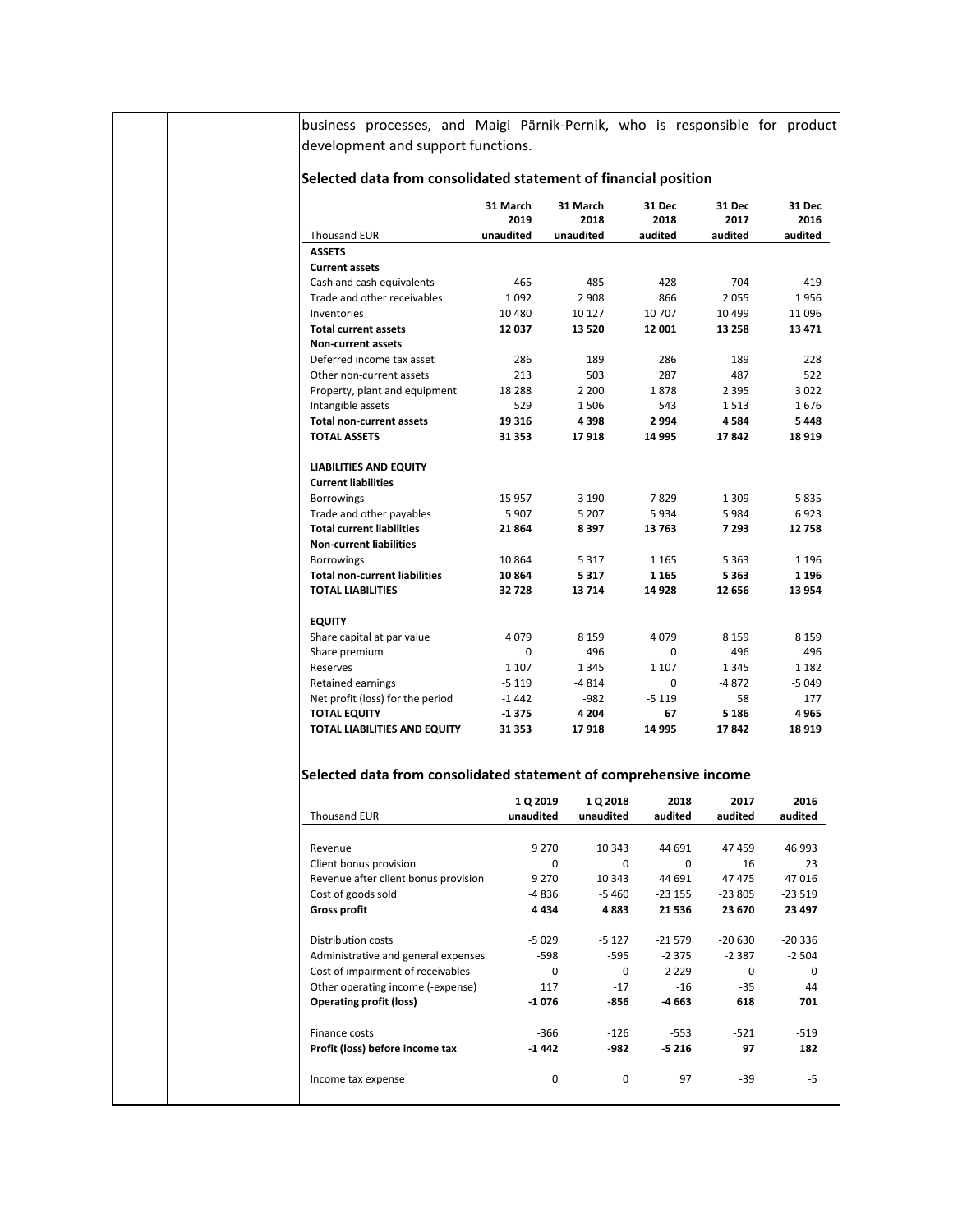| Net profit (loss) for the period                                |                      |                      |                  |                      |                    |
|-----------------------------------------------------------------|----------------------|----------------------|------------------|----------------------|--------------------|
|                                                                 | $-1442$              | -982                 | $-5119$          | 58                   | 177                |
| Total comprehensive income (loss)<br>for the period             | $-1442$              | -982                 | $-5119$          | 58                   | 177                |
| Basic earnings per share from net<br>loss for the period, EUR   | $-0,04$              | $-0,02$              | $-0,13$          | 0,00                 | 0,00               |
| Diluted earnings per share from net<br>loss for the period, EUR | $-0,04$              | $-0,02$              | $-0,13$          | 0,00                 | 0,00               |
| Selected data from consolidated statement of cash flows         |                      |                      |                  |                      |                    |
|                                                                 | 1 Q 2019             | 1 Q 2018             | 2018             | 2017                 | 2016               |
| <b>Thousand EUR</b>                                             | unaudited            | unaudited            | audited          | audited              | audited            |
| Cash flows from operating activities                            | 667                  | $-1792$              | $-1611$          | 1674                 | 460                |
| Cash flows from investing activities                            | -64                  | $-78$                | $-630$           | $-413$               | $-1157$            |
| Cash flows from financing activities                            | -566                 | 1750                 | 1965             | -976                 | 718                |
| <b>Total cash flows</b>                                         | 37                   | $-120$               | $-276$           | 285                  | 21                 |
| thousand                                                        |                      | capital<br>Share     | premium<br>Share | Reserves<br>Retained | earnings<br>Total  |
| Balance as at 31 Dec 2016                                       |                      | 8 1 5 9              | 496              | 1 1 8 2              | -4872<br>4965      |
| Profit for the period                                           |                      | 0                    | 0                | 0                    | 58<br>58           |
| Total comprehensive income                                      |                      | 0                    | 0                | 0                    | 58<br>58           |
| Value of conversion feature on convertible notes                |                      | 0                    | 0                | 163                  | 0<br>163           |
|                                                                 |                      |                      |                  |                      |                    |
| Balance as at 31 Dec 2017                                       |                      | 8 1 5 9              | 496              | 1345                 | -4814<br>5 1 8 6   |
| Loss for the period                                             |                      | 0                    | 0                | 0                    | $-5119$<br>$-5119$ |
| <b>Total comprehensive loss</b>                                 |                      | 0                    | 0                | 0                    | $-5119$<br>$-5119$ |
| Total comprehensive loss                                        |                      | -4 080               | $-496$           | $-238$               | 4814<br>0          |
| Balance as at 31 Dec 2018                                       |                      | 4079                 | 0                | 1 1 0 7              | $-5119$<br>67      |
| Loss for the period                                             |                      | 0                    | 0                | 0                    | $-1442$<br>$-1442$ |
| <b>Total comprehensive loss</b>                                 |                      | 0                    | 0                | 0                    | -1 442<br>-1 442   |
| Balance as at 31 March 2019                                     |                      | 4079                 | 0                | 1 1 0 7              | $-1375$<br>$-6561$ |
| <b>Key indicators and ratios</b>                                |                      |                      |                  |                      |                    |
|                                                                 | 1Q 2019<br>unaudited | 1Q 2018<br>unaudited | 2018<br>audited  | 2017<br>audited      | 2016<br>audited    |
| Comprehensive income data, in<br>million EUR                    |                      |                      |                  |                      |                    |
| Revenue                                                         | 9.3                  | 10.3                 | 44.7             | 47.5                 | 47                 |
|                                                                 | 4.4                  | 4.9                  | 21.5             | 23.7                 | 23.5               |
| Gross profit                                                    | 0.7                  | $-0.6$               | $-2.9$           | 1.9                  | $\overline{2}$     |
| EBITDA                                                          |                      | $-0.9$               | $-4.7$           | 0.6                  | 0.7                |
| Operating profit<br>Profit before income tax                    | $-1.1$<br>$-1.4$     | $-1$                 | $-5.2$           | 0.1                  | 0.2                |

Net profit **1.4** -1.4 -1 -5.1 0.1 0.2

Number of stores in retail 91 95 95 95 95 95 Number of stores total 101 126 117 128 128

**Other data**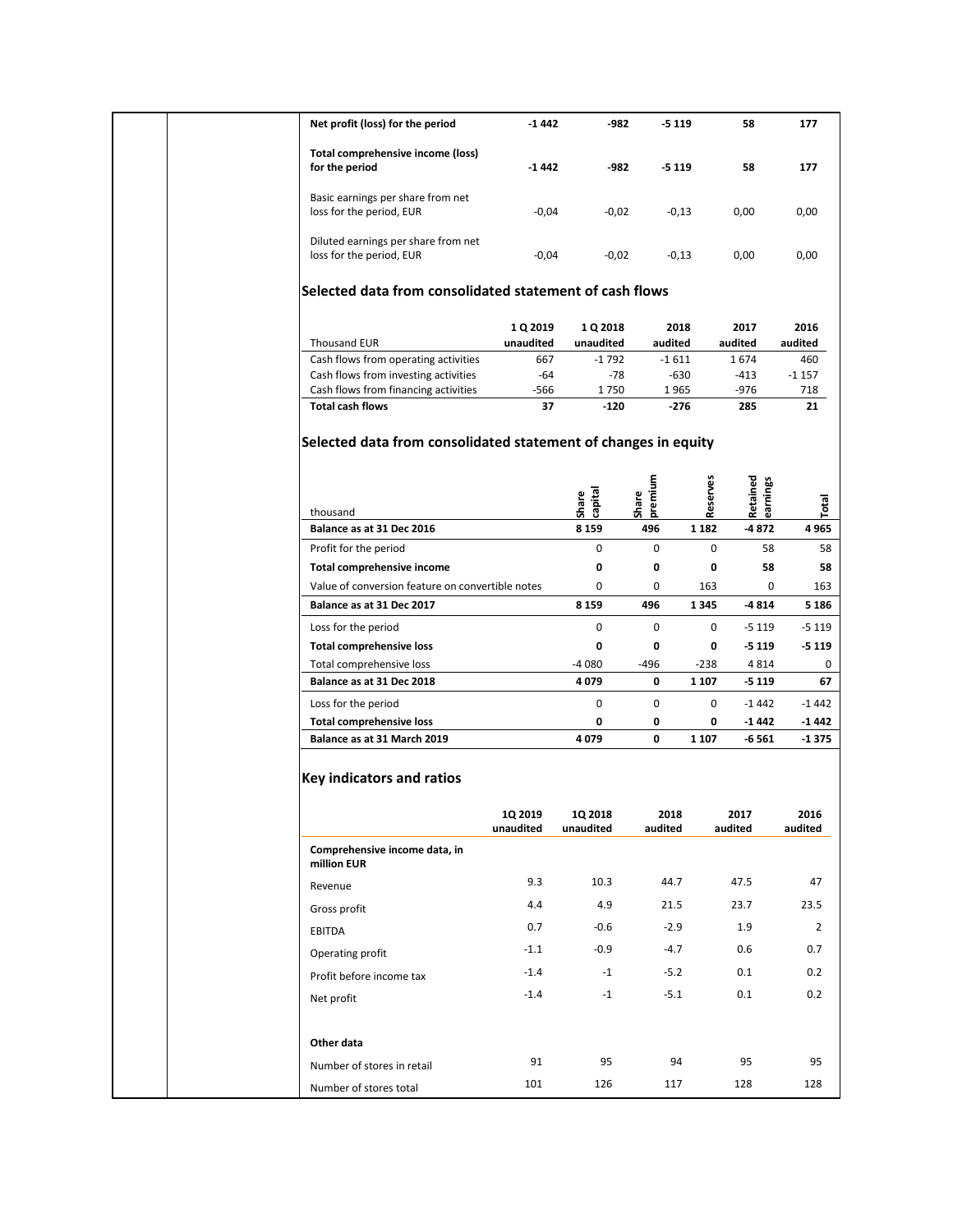|  | Retail sales area in the end of<br>period. sqm    | 17 082               | 17 642                      | 17 741          | 17741           | 17 16 1         |
|--|---------------------------------------------------|----------------------|-----------------------------|-----------------|-----------------|-----------------|
|  | Number of employees                               | 946                  | 1022                        | 975             | 1026            | 1049            |
|  |                                                   |                      |                             |                 |                 |                 |
|  | Sales activity key figures                        |                      |                             |                 |                 |                 |
|  | Revenue growth                                    | $-10.38%$            | $-3.85%$                    | $-5.80%$        | 1.00%           | $-4.00%$        |
|  | Retail sales growth                               | $-1.99%$             | $-4.54%$                    | $-2.70%$        | $-0.50%$        | $-7.10%$        |
|  | Share of retail sales in revenue                  | 86.04%               | 78.67%                      | 86.00%          | 83.20%          | 84.40%          |
|  | Share of exports in revenue                       | 53.28%               | 56.62%                      | 55.10%          | 55.40%          | 56.40%          |
|  |                                                   |                      |                             |                 |                 |                 |
|  | Gross margin                                      | 47.83%               | 47.20%                      | 48.10%          | 49.90%          | 50.00%          |
|  | Operating margin                                  | $-11.61\%$           | $-8.30%$                    | $-10.50%$       | 1.30%           | 1.50%           |
|  | <b>EBT</b> margin                                 | $-15.56%$            | $-9.50%$                    | $-11.60%$       | 0.20%           | 0.40%           |
|  | Net margin                                        | $-15.56%$            | $-9.50%$                    | $-11.40%$       | 0.10%           | 0.40%           |
|  | Inventory turnover                                | 1.78                 | 2.01                        | 2.14            | 2.15            | 2.17            |
|  |                                                   |                      |                             |                 |                 |                 |
|  | Financial position data, in million<br><b>EUR</b> |                      |                             |                 |                 |                 |
|  | Total assets                                      | 31.35                | 17.92                       | 15              | 17.8            | 18.9            |
|  |                                                   | 10.13                | 8.51                        | 9               | 6.7             | $\overline{7}$  |
|  | Interest-carrying liabilities                     | $-1.38$              | 4.2                         | 0.07            | 5.2             | 5               |
|  | Shareholders' equity                              |                      |                             |                 |                 |                 |
|  |                                                   | 0.55                 | 1.6                         | 0.9             | 1.8             | 1.1             |
|  | Current ratio                                     | -736.73%             | 202.35%                     | 13 660.8%       | 128.70%         | 141.60%         |
|  | Debt to equity ratio                              | -1198.30%            | 190.80%                     | 12785.00%       | 115.10%         | 133.20%         |
|  | Net gearing ratio                                 |                      |                             |                 |                 |                 |
|  |                                                   | $-62.78%$            | $-21.79%$                   | $-138.00\%$     | 1.30%           | 3.80%           |
|  | <b>ROE</b>                                        | $-8.29%$             |                             |                 | 0.30%           | 0.90%           |
|  | <b>ROA</b>                                        |                      | -5.27%                      | -28.20%         |                 |                 |
|  |                                                   |                      |                             |                 |                 |                 |
|  | Key share data. EUR1                              | 1Q 2019<br>unaudited | <b>1Q 2018</b><br>unaudited | 2018<br>audited | 2017<br>audited | 2016<br>audited |
|  | Number of shares outstanding (31<br>Dec)          | 40 794 850           | 40 794 850                  | 40 794 850      | 40 794 850      | 40 794 850      |
|  | Weighted average number of<br>shares              | 40 794 850           | 40 794 850                  | 40 794 850      | 40 794 850      | 40 794 850      |
|  | Share price (31 Dec)                              | 0.13                 | 0.26                        | 0.16            | 0.25            | 0.28            |
|  | Market capitalisation. in millions<br>$(31$ Dec)  | 5.1                  | 10.77                       | 6.7             | 10.4            | 11.5            |
|  | Earnings per share (EPS)                          | $-0.04$              | $-0.02$                     | $-0.13$         | 0.00            | 0.00            |
|  | Diluted earnings per share (DPS)                  | $-0.04$              | $-0.02$                     | $-0.13$         | 0.00            | 0.00            |
|  | Change in EPS. %                                  | 46.84%               | 66.44%                      | 2980.79%        | 0.00%           | 102.78%         |
|  | P/E                                               | $-3.54$              | $-10.97$                    | $-1.8$          | 57.61           | 65.21           |
|  | Book value per share                              | $-0.03$              | 0.1                         | 0               | 0.13            | 0.12            |
|  | P/B                                               | $-3.71$              | 2.56                        | 97.4            | 2               | 2.3             |
|  | Dividend per share                                | $0*$                 | $0*$                        | $0*$            | 0*              | 0*              |
|  |                                                   | $0*$                 | $0*$                        | $0*$            | 0*              | 0*              |
|  | Dividend payout ratio                             | $0\% *$              | $0\% *$                     | $0\% *$         | $0\% *$         | $0\% *$         |
|  | Dividend yield                                    |                      |                             |                 |                 |                 |
|  |                                                   |                      |                             |                 |                 |                 |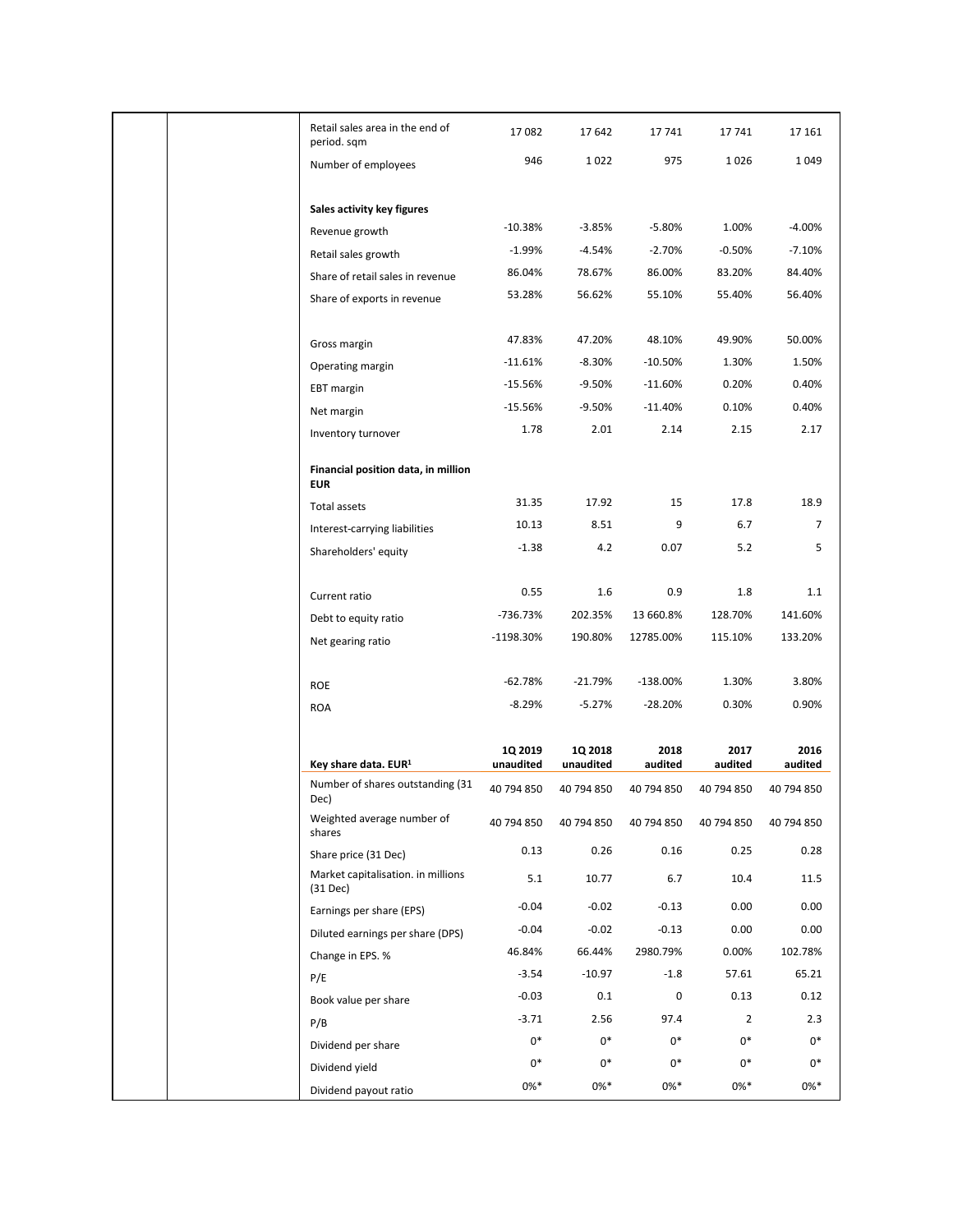|             |                                                                                           | <sup>1</sup> All information about AS Baltika shares is provided for ordinary shares unless sätted<br>otherwize                                                                                                                                                                                                                                                                                                                                                                                                                                                                                                                                                                                                                                                                                                                                                                                                                                                                                                                                                                                                                                                                                                                                                                                                                                                                     |
|-------------|-------------------------------------------------------------------------------------------|-------------------------------------------------------------------------------------------------------------------------------------------------------------------------------------------------------------------------------------------------------------------------------------------------------------------------------------------------------------------------------------------------------------------------------------------------------------------------------------------------------------------------------------------------------------------------------------------------------------------------------------------------------------------------------------------------------------------------------------------------------------------------------------------------------------------------------------------------------------------------------------------------------------------------------------------------------------------------------------------------------------------------------------------------------------------------------------------------------------------------------------------------------------------------------------------------------------------------------------------------------------------------------------------------------------------------------------------------------------------------------------|
|             |                                                                                           | Source: Company                                                                                                                                                                                                                                                                                                                                                                                                                                                                                                                                                                                                                                                                                                                                                                                                                                                                                                                                                                                                                                                                                                                                                                                                                                                                                                                                                                     |
|             |                                                                                           | Definitions of key figures and ratios<br>EBITDA= Operating profit-depreciation and amortisation - disposal of<br>fixed assets<br>Gross margin = (Revenue-Cost of goods sold): Revenue<br>Operating margin = Operating profit: Revenue<br>EBT margin = Profit before income tax÷Revenue<br>Net margin = Net profit (attributable to parent): Revenue<br>Inventory turnover = Cost of goods sold: Average inventories*<br>Current ratio = Current assets: Current liabilities<br>Debt to equity ratio = Interest-carrying liabilities: Equity<br>Net gearing ratio = (Interest-carrying liabilities-Cash and cash<br>equivalents)÷Equity<br>Return on equity = Net profit (attributable to parent): Average equity*<br>Return on assets = Net profit (attributable to parent) $\div$ Average total<br>assets*<br>Market capitalisation = Share pricexNumber of shares outstanding<br>EPS = Net profit (attributable to parent): Weighted average number of<br>shares<br>DPS = Diluted net profit (attributable to parent): Weighted average<br>number of shares<br>$P/E =$ Share price $\div$ EPS<br>Book value per share = Equity÷Number of shares outstanding<br>$P/B =$ Share price: Book value per share<br>Dividend yield = Dividends per share: Share price<br>Dividend payout ratio = Paid out dividends: Net profit (attributable to<br>parent)<br>*Based on 12-month average |
|             | Pro forma financial                                                                       | Not Applicable - This summary does not contain pro forma financial information.                                                                                                                                                                                                                                                                                                                                                                                                                                                                                                                                                                                                                                                                                                                                                                                                                                                                                                                                                                                                                                                                                                                                                                                                                                                                                                     |
| <b>B.8</b>  | information                                                                               |                                                                                                                                                                                                                                                                                                                                                                                                                                                                                                                                                                                                                                                                                                                                                                                                                                                                                                                                                                                                                                                                                                                                                                                                                                                                                                                                                                                     |
| <b>B.9</b>  | Profit forecast                                                                           | Not applicable - The Company has not published a profit forecast.                                                                                                                                                                                                                                                                                                                                                                                                                                                                                                                                                                                                                                                                                                                                                                                                                                                                                                                                                                                                                                                                                                                                                                                                                                                                                                                   |
| <b>B.10</b> | Modifications to<br>the auditor's report<br>on retrospective<br>financial<br>information. | There are no qualifications included in the audit reports for accountants' report on<br>the historical financial information included in the Prospectus.<br>The auditor's report of the consolidated financial statements for the year ended 31<br>December 2018 draws attention to the following: "Significant uncertainty about the<br>going concern. Please note that the Group's equity as at 31 December 2018 does not<br>comply with the requirements of the Commercial Code and that current liabilities<br>exceed current assets by EUR 1.8 million. The continuity of the Group's operations is<br>directly dependent on additional funding. Management has disclosed its plan of                                                                                                                                                                                                                                                                                                                                                                                                                                                                                                                                                                                                                                                                                          |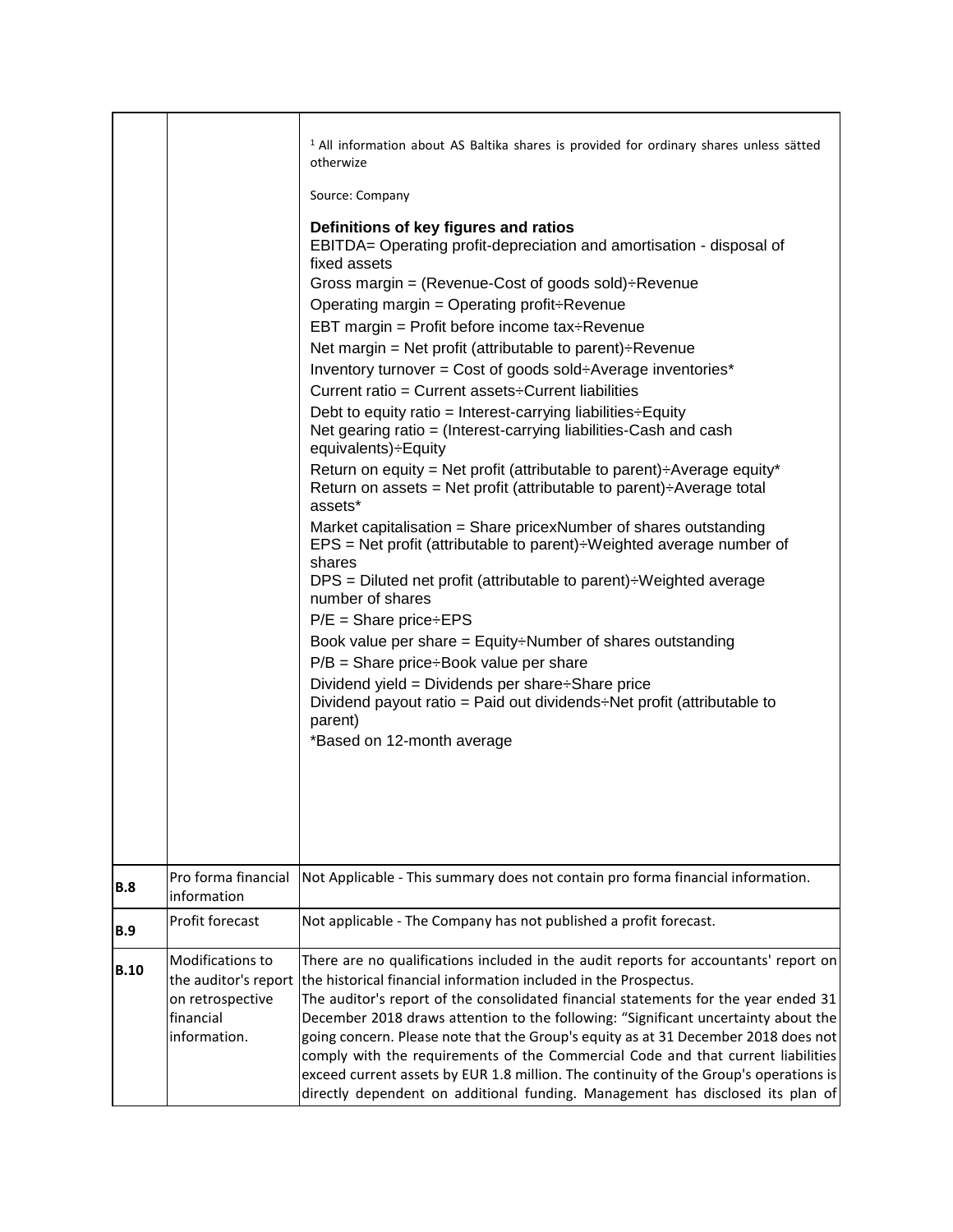|             |                 | action to include additional financing and bring equity into line with the requirements<br>of the Commercial Code in Appendix 29. The above, together with other<br>circumstances and uncertainties described in Appendix 29, indicates a significant<br>degree of uncertainty that may cast significant doubt on the Group's ability to<br>continue as a going concern. Emphasizing this fact is not a comment on our opinion.                                                                                                                                                                                                                                                                                                                                                                                                                                                                                        |
|-------------|-----------------|------------------------------------------------------------------------------------------------------------------------------------------------------------------------------------------------------------------------------------------------------------------------------------------------------------------------------------------------------------------------------------------------------------------------------------------------------------------------------------------------------------------------------------------------------------------------------------------------------------------------------------------------------------------------------------------------------------------------------------------------------------------------------------------------------------------------------------------------------------------------------------------------------------------------|
| <b>B.11</b> | Working capital | The Group's current assets as at 31 March 2019 and as at 31 December 2018 were<br>negative, short-term liabilities exceeded current assets by EUR 9,827 thousand and<br>EUR 1,762 thousand respectively, thus working capital is not sufficient to cover<br>current liabilities and additional financing is required to continue operations. It is<br>planned to acquire additional working capital through both the Offering of shares and<br>the extension of maturities of loan agreements. A short-term loan agreement has<br>been signed with KJK Fund, Sicav-SIF (under liquidation) in the amount of 3,000<br>thousand euros to finance working capital.                                                                                                                                                                                                                                                        |
|             |                 | In addition, KJK Fund Sicav-SIF (under liquidation) and AS Baltika have entered into an<br>agreement on short-term convertible bonds (K-bonds), the maturity date of August<br>2019. KJK Fund, Sicav-SIF, the main owner of K-bonds (81%) and AS Baltika has<br>entered into an agreement to refinance the bonds with the aim of converting the<br>amount paid for the bonds into a long-term loan with a maturity of 20.05.2022 and<br>an annual interest rate of 6%. K-bonds that are not owned by KJK Fund, Sicav-SIF, with<br>a nominal value of 845 thousand euros, will be redeemed in accordance with the<br>terms and conditions of the public offer of convertible bonds on August 16, 2019. The<br>K-bonds will be redeemed by the company on 16 August 2019 in the total amount of<br>949 thousand euros, including K-bonds in nominal value 845 thousand euros and<br>interest expense 104 thousand euros. |
|             |                 | In case of failure of the offering, the Company may be faced with insolvency problems,<br>which need to be resolved with creditors to extend payment terms. In this case, the<br>management of the company will start looking for new investors in parallel, who<br>would be willing to invest in the company. If KJK Fund Sicav-SIF (under liquidation)<br>fulfills its obligations set out in the Memorandum of Understanding, under-<br>subscription of the offering is not possible and the offering cannot fail.                                                                                                                                                                                                                                                                                                                                                                                                  |
|             |                 | To the knowledge of the company, the proceeds from the emission and the extension<br>of the loan agreements are sufficient to manage the company's working capital.                                                                                                                                                                                                                                                                                                                                                                                                                                                                                                                                                                                                                                                                                                                                                    |

|     | <b>Section Headline</b>                                          | Information disclosed                                                                                                                                  |
|-----|------------------------------------------------------------------|--------------------------------------------------------------------------------------------------------------------------------------------------------|
| C.1 | Security <br>type<br>and<br><b>class</b><br>lidentification code | and Securities: AS Baltika lihtaktsia additional 14<br>ISIN code: EE3801145618                                                                         |
| C.2 | Currency<br>emission                                             | oflEUR                                                                                                                                                 |
| C.3 |                                                                  | Number of issued Currently, the company's share capital consists of 4 079 485 shares at a nominal value<br>and fully paid shares of EUR 0.1 per share. |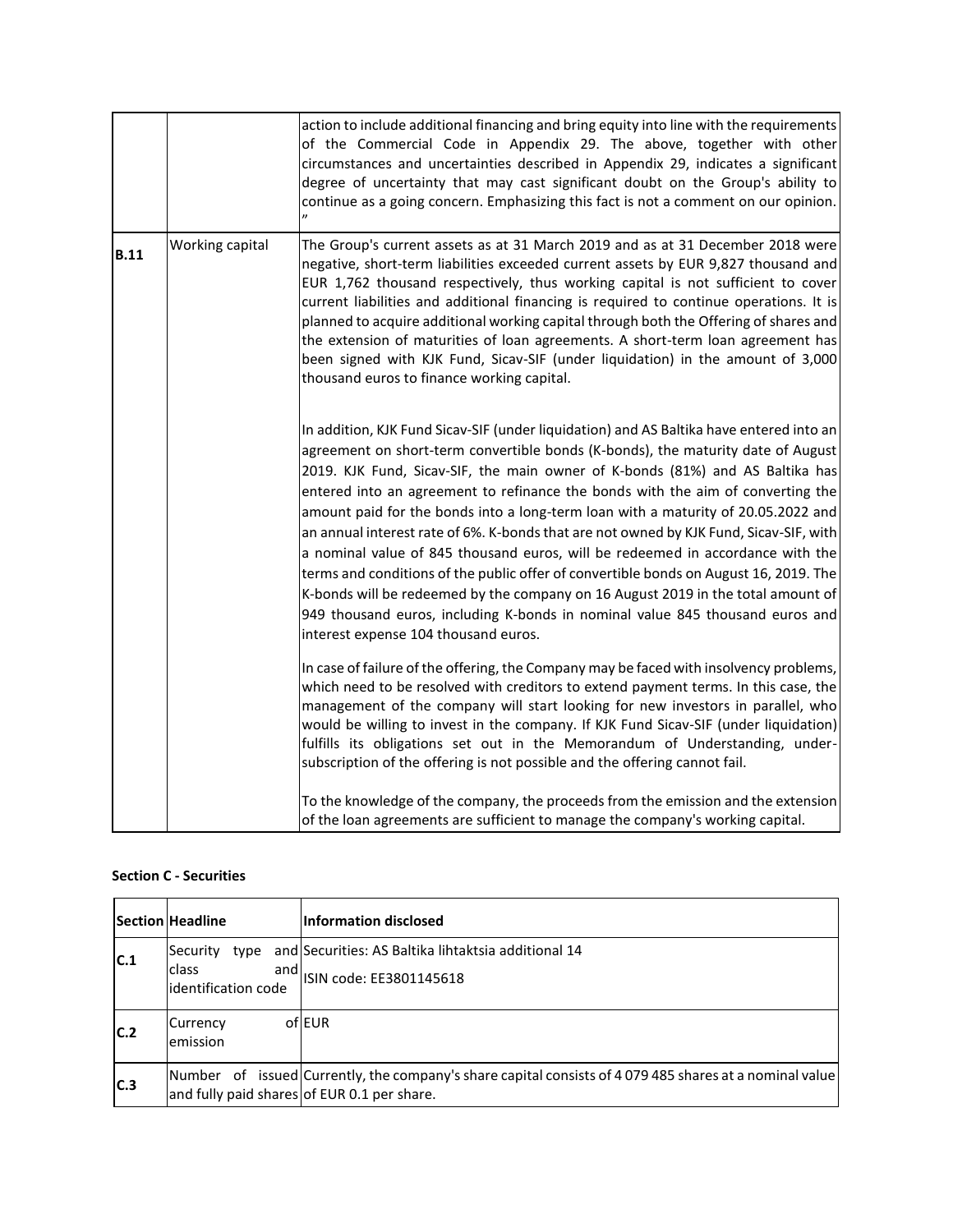|     | / number of issued<br>and partially paid<br>shares. The nominal<br>value of the share |                                                                                                                                                                                                                                                                                                                                                                                                                                                                                                                                                                                                               |
|-----|---------------------------------------------------------------------------------------|---------------------------------------------------------------------------------------------------------------------------------------------------------------------------------------------------------------------------------------------------------------------------------------------------------------------------------------------------------------------------------------------------------------------------------------------------------------------------------------------------------------------------------------------------------------------------------------------------------------|
| C.4 | Rights<br>with the Securities                                                         | concerned The company has only one type of shares. Shares are equivalent. Shareholders<br>exercise their right to decide on corporate issues at the annual general meeting of<br>shareholders.                                                                                                                                                                                                                                                                                                                                                                                                                |
| C.5 | transfer<br>free<br>securities                                                        | Restrictions on the Not applicable: The articles of association do not restrict the free transfer of shares.<br>of There are no general restrictions on the transfer of the shares.                                                                                                                                                                                                                                                                                                                                                                                                                           |
| C.6 | Permission<br>trading                                                                 | for The Company will apply for listing of Offered Shares in the NASDAQ Tallinn Main List<br>after registration of this Prospectus by Finantsinspektsioon.                                                                                                                                                                                                                                                                                                                                                                                                                                                     |
| C.7 | Dividend policy                                                                       | According to Baltika Group's dividend policy, no dividends will be paid until the<br>Baltika Group has achieved a strong financial position and sufficient investment<br>capacity. One indicator of a strong financial position is the net debt-to-equity ratio of<br>less than 50% and the availability of sufficient funds (cash equivalents minus the used<br>overdraft minus short-term borrowings of more than 1% of the total number of<br>shares). In addition, the actual dividend rate depends on the cash flows of the Baltika<br>Group and the development prospects and the need to finance them. |
|     |                                                                                       | Once the aforementioned financial position has been reached, the Baltika Group<br>specifies the dividend payable on a specific profit.                                                                                                                                                                                                                                                                                                                                                                                                                                                                        |
|     |                                                                                       | Accoring to the agenda item number 7 of the Annual General Meeting of<br>Shareholders held on April 12, 2019, Baltika's share capital was reduced by a<br>simplified procedure, the shareholders may not receive any dividends or pay<br>dividends to the shareholders during the financial year and the following two<br>financial years.                                                                                                                                                                                                                                                                    |

## **Section D - Risks**

|     | Section Headline     | <b>Information disclosed</b>                                                                                                                                                                                                                                |
|-----|----------------------|-------------------------------------------------------------------------------------------------------------------------------------------------------------------------------------------------------------------------------------------------------------|
| D.1 | <b>Risks factors</b> | Investors should note that while the risks described below are the main ones, they<br>do not constitute an exhaustive list of the risks to which the Group may be exposed<br>and which may need to be addressed.                                            |
|     |                      | <b>Operational risks</b>                                                                                                                                                                                                                                    |
|     |                      | Competition<br>The Group earns most of its revenue from fashion retailing and faces intense                                                                                                                                                                 |
|     |                      | competition in all its markets. If the Group is unable to remain competitive, it may<br>find it difficult to increase or maintain the current level of its revenue.                                                                                         |
|     |                      | Consumers' purchasing behaviour                                                                                                                                                                                                                             |
|     |                      | Consumers' purchasing behaviour and tomorrow's choices are changing at an<br>increasing pace. Retail trade in the traditional sense is fading. The biggest risk is that<br>the Group will not be able to respond to global changes in a timely manner or to |
|     |                      | implement a more modern retail model.                                                                                                                                                                                                                       |
|     |                      | Dependence on suppliers                                                                                                                                                                                                                                     |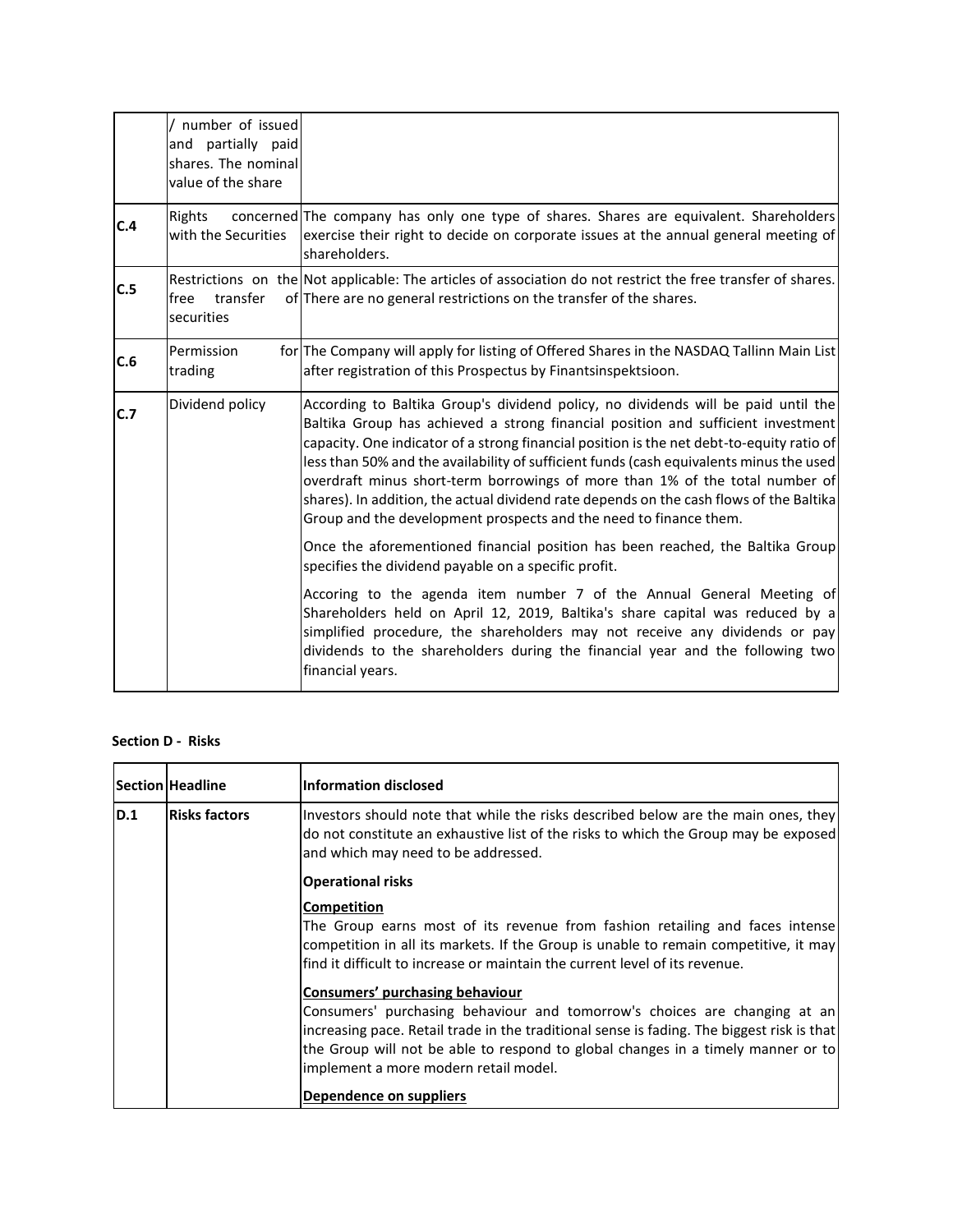|  | In conducting its business, the Group relies on a number of key suppliers that provide<br>the Group with products and materials. There is no guarantee that the Group could<br>find a replacement for a cost-effective key supplier, which could lead to an increase<br>in costs and a decrease in profitability.                                                                                                                                                                          |
|--|--------------------------------------------------------------------------------------------------------------------------------------------------------------------------------------------------------------------------------------------------------------------------------------------------------------------------------------------------------------------------------------------------------------------------------------------------------------------------------------------|
|  | Dependence on key personnel<br>Baltika's success depends on a range of key competencies and the people who<br>possess them. Over the years, the Group has acquired expertise and experience and<br>the departure of any of the key personnel could have a disruptive effect on the<br>Group's performance.                                                                                                                                                                                 |
|  | <b>Financing and loan agreements</b><br>The Group's loan and lease agreements and guarantees include various restrictive<br>covenants. All loan, lease and guarantee agreements signed with financing<br>institutions include the usual default provisions. Breach of a loan, lease or guarantee<br>agreement or submission of an early repayment claim by a creditor may have a<br>significant adverse impact on the Group's operations, financial performance and<br>financial position. |
|  | <b>Industry specific risks</b><br>The Group's operations are mostly affected by the cyclical nature of economies in<br>target markets and changes in competitive positions, as well as risks related to<br>specific markets.                                                                                                                                                                                                                                                               |
|  | The most important operating risk arises from the Group's inability to produce<br>collections which would meet customer expectations and the goods that cannot be<br>sold when expected and as budgeted.                                                                                                                                                                                                                                                                                   |
|  | The unavoidable risk factor in selling clothes is the weather.                                                                                                                                                                                                                                                                                                                                                                                                                             |
|  | Group business partners as buyers may also be affected by an unfavourable financial<br>and economic environment, which in turn may affect their ability to pay their debts.                                                                                                                                                                                                                                                                                                                |
|  | Risks inherent in foreign operations                                                                                                                                                                                                                                                                                                                                                                                                                                                       |
|  | Risks relating to doing business in the Baltic states                                                                                                                                                                                                                                                                                                                                                                                                                                      |
|  | Investors investing in emerging markets such as Estonia, Latvia and Lithuania should<br>recognise that these markets are subject to greater risks than more mature markets,<br>including legal, economic and political risks.                                                                                                                                                                                                                                                              |
|  | <b>Risks relating to doing business in Finland</b>                                                                                                                                                                                                                                                                                                                                                                                                                                         |
|  | Entry to the Finnish market may be difficult because of the more conservative<br>purchasing behaviour of the consumer there, where it is not very easy to change their<br>consumption patterns, especially when it comes to foreign production.                                                                                                                                                                                                                                            |
|  | <b>Financial risks</b><br>In its daily activities, the Group is exposed to different types of risk management,<br>which is an important and integral part of the business activities of the company. The<br>company's ability to identify, measure and control different risks is a key variable for<br>the Group's profitability.                                                                                                                                                         |
|  | <b>Market risk</b>                                                                                                                                                                                                                                                                                                                                                                                                                                                                         |
|  | Foreign exchange risk                                                                                                                                                                                                                                                                                                                                                                                                                                                                      |
|  | The Group's foreign exchange risk is related to purchases done and amounts owed in<br>foreign currencies. The main currencies used for purchases are EUR (euro) and USD                                                                                                                                                                                                                                                                                                                    |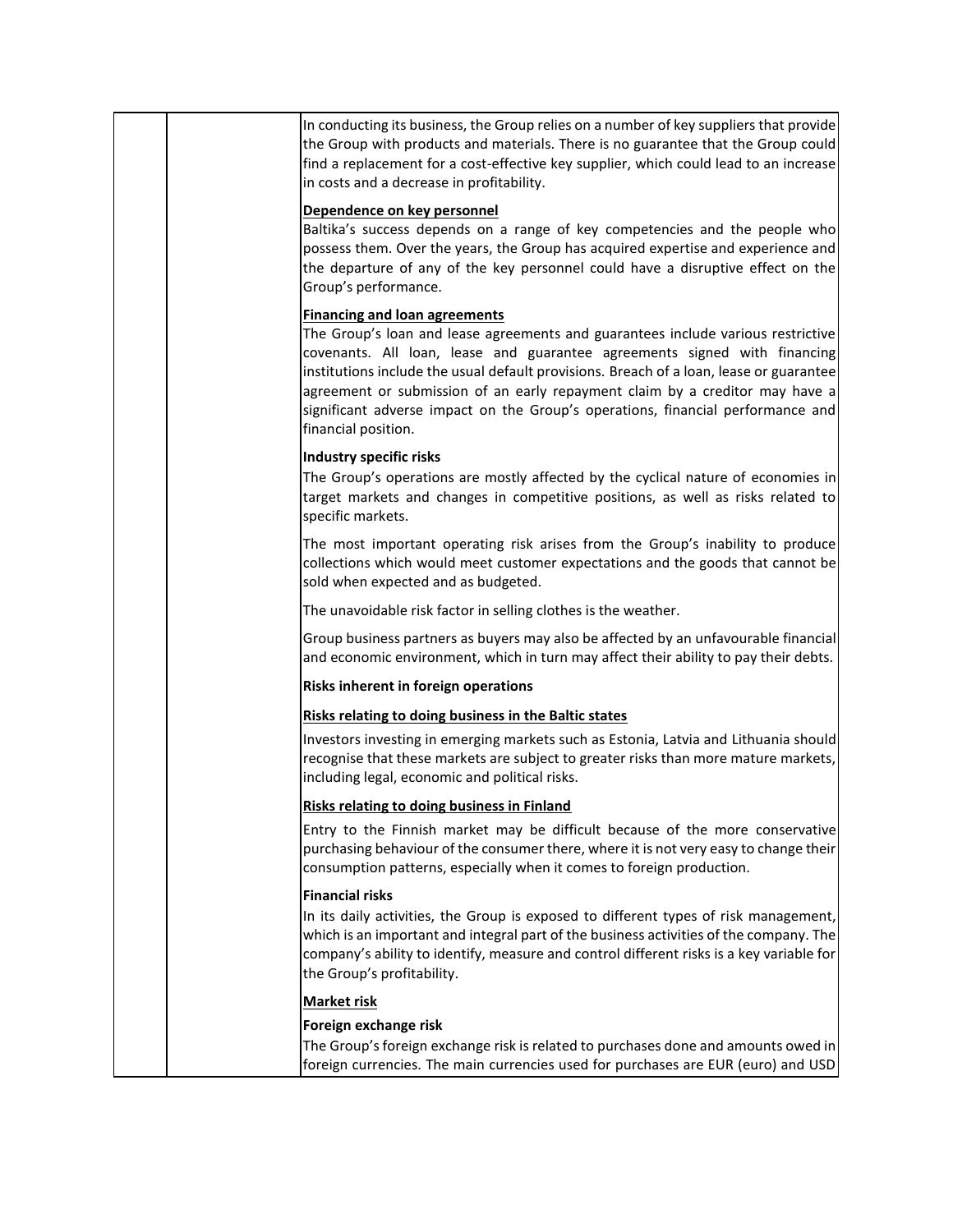|  | (US dollar). Trade payables are in foreign currency and thereof open to foreign<br>exchange risk.                                                                                                                                                                                                                                                                                                                                                                                                                                                                                                                                                                                                                                                                                                                                                                                                                                                                                                                                                                                                                                                                                                                                                                                                                                                                                                                                                                                            |
|--|----------------------------------------------------------------------------------------------------------------------------------------------------------------------------------------------------------------------------------------------------------------------------------------------------------------------------------------------------------------------------------------------------------------------------------------------------------------------------------------------------------------------------------------------------------------------------------------------------------------------------------------------------------------------------------------------------------------------------------------------------------------------------------------------------------------------------------------------------------------------------------------------------------------------------------------------------------------------------------------------------------------------------------------------------------------------------------------------------------------------------------------------------------------------------------------------------------------------------------------------------------------------------------------------------------------------------------------------------------------------------------------------------------------------------------------------------------------------------------------------|
|  | Interest rate risk<br>The Group's interest rate risk arises mainly from current and non-current borrowings<br>issued at floating interest rate and thus exposing the Group to cash flow interest rate<br>risk.                                                                                                                                                                                                                                                                                                                                                                                                                                                                                                                                                                                                                                                                                                                                                                                                                                                                                                                                                                                                                                                                                                                                                                                                                                                                               |
|  | <b>Credit risk</b>                                                                                                                                                                                                                                                                                                                                                                                                                                                                                                                                                                                                                                                                                                                                                                                                                                                                                                                                                                                                                                                                                                                                                                                                                                                                                                                                                                                                                                                                           |
|  | Credit risk arises from cash and cash equivalents, deposits with banks and financial<br>institutions as well as outstanding trade receivables.                                                                                                                                                                                                                                                                                                                                                                                                                                                                                                                                                                                                                                                                                                                                                                                                                                                                                                                                                                                                                                                                                                                                                                                                                                                                                                                                               |
|  | <b>Cash and cash equivalents</b>                                                                                                                                                                                                                                                                                                                                                                                                                                                                                                                                                                                                                                                                                                                                                                                                                                                                                                                                                                                                                                                                                                                                                                                                                                                                                                                                                                                                                                                             |
|  | To mitigate credit risk, the Group accepts banks and financial institutions rated<br>primarily for credit rating A as long-term partners in the Baltic States and Finland.                                                                                                                                                                                                                                                                                                                                                                                                                                                                                                                                                                                                                                                                                                                                                                                                                                                                                                                                                                                                                                                                                                                                                                                                                                                                                                                   |
|  | <b>Trade receivables</b>                                                                                                                                                                                                                                                                                                                                                                                                                                                                                                                                                                                                                                                                                                                                                                                                                                                                                                                                                                                                                                                                                                                                                                                                                                                                                                                                                                                                                                                                     |
|  | Credit risk from trade receivables arises from selling to business partners. As at 31<br>March 2019, the maximum exposure to credit risk from trade receivables amounted<br>to 553 thousand euros on a net basis after allowances. Sales to retail customers are<br>usually settled in cash or using major bank's credit cards, thus no credit risk is<br>involved.                                                                                                                                                                                                                                                                                                                                                                                                                                                                                                                                                                                                                                                                                                                                                                                                                                                                                                                                                                                                                                                                                                                          |
|  | <b>Liquidity risk</b>                                                                                                                                                                                                                                                                                                                                                                                                                                                                                                                                                                                                                                                                                                                                                                                                                                                                                                                                                                                                                                                                                                                                                                                                                                                                                                                                                                                                                                                                        |
|  | Liquidity risk is the potential risk that the Group has limited or insufficient financial<br>(cash) resources to meet the obligations arising from the Group's activities.                                                                                                                                                                                                                                                                                                                                                                                                                                                                                                                                                                                                                                                                                                                                                                                                                                                                                                                                                                                                                                                                                                                                                                                                                                                                                                                   |
|  | Refinancing risk of loan commitments                                                                                                                                                                                                                                                                                                                                                                                                                                                                                                                                                                                                                                                                                                                                                                                                                                                                                                                                                                                                                                                                                                                                                                                                                                                                                                                                                                                                                                                         |
|  | The loan refinancing risk materializes when the company's fail to take on new loans<br>to meet existing loan commitments leads to liquidity problems. The most significant<br>loan commitments are the loan agreements with the major shareholder KJK Fund<br>Sicav-SIF (under liquidation). With the approval of the Supervisory Board, on<br>19.03.2019, a loan agreement was signed with KJK Fund SICAV-SIF for a loan of EUR<br>3,000 thousand. The loan bears a 6% interest and is short-term, with a maturity of<br>August 2019. The loan and interest are repaid from the funds included in the share<br>issue on August 16, 2019. About short-term convertible bonds (K-bonds) with a<br>maturity date of August 16, 2019, agreement has been reached with the principal<br>shareholder (81% of K-bonds) with KJK Fund, Sicav-SIF (under liquidation) for<br>refinancing of bonds with the aim of converting the amount payable for bonds into a<br>long-term loan with a maturity of 20.05.2022 and an annual interest rate of 6%. The<br>corresponding loan agreement was signed on 20.05.2019. In addition, an overdraft<br>facility agreement with AS Swedbank is important. This agreement is valid until July<br>27, 2020. Failure to renew the agreement may lead to problems in managing the<br>working capital. The cash flow dynamics of the sector where Company's is acting is<br>seasonal. For smooth credit management overdraft is an important source of<br>funding. |
|  | <b>Risk of issuance failure</b>                                                                                                                                                                                                                                                                                                                                                                                                                                                                                                                                                                                                                                                                                                                                                                                                                                                                                                                                                                                                                                                                                                                                                                                                                                                                                                                                                                                                                                                              |
|  | The company decided to offer additional shares to bring its equity into line with the<br>requirements of the Commercial Code and to improve liquidity. The failure of the<br>issue leads to a situation where the Company has net assets of less than half of the<br>share capital, and the current liquidity situation is not alleviated, which means that<br>the continuation of the business unit is in doubt and consequently the business may                                                                                                                                                                                                                                                                                                                                                                                                                                                                                                                                                                                                                                                                                                                                                                                                                                                                                                                                                                                                                                           |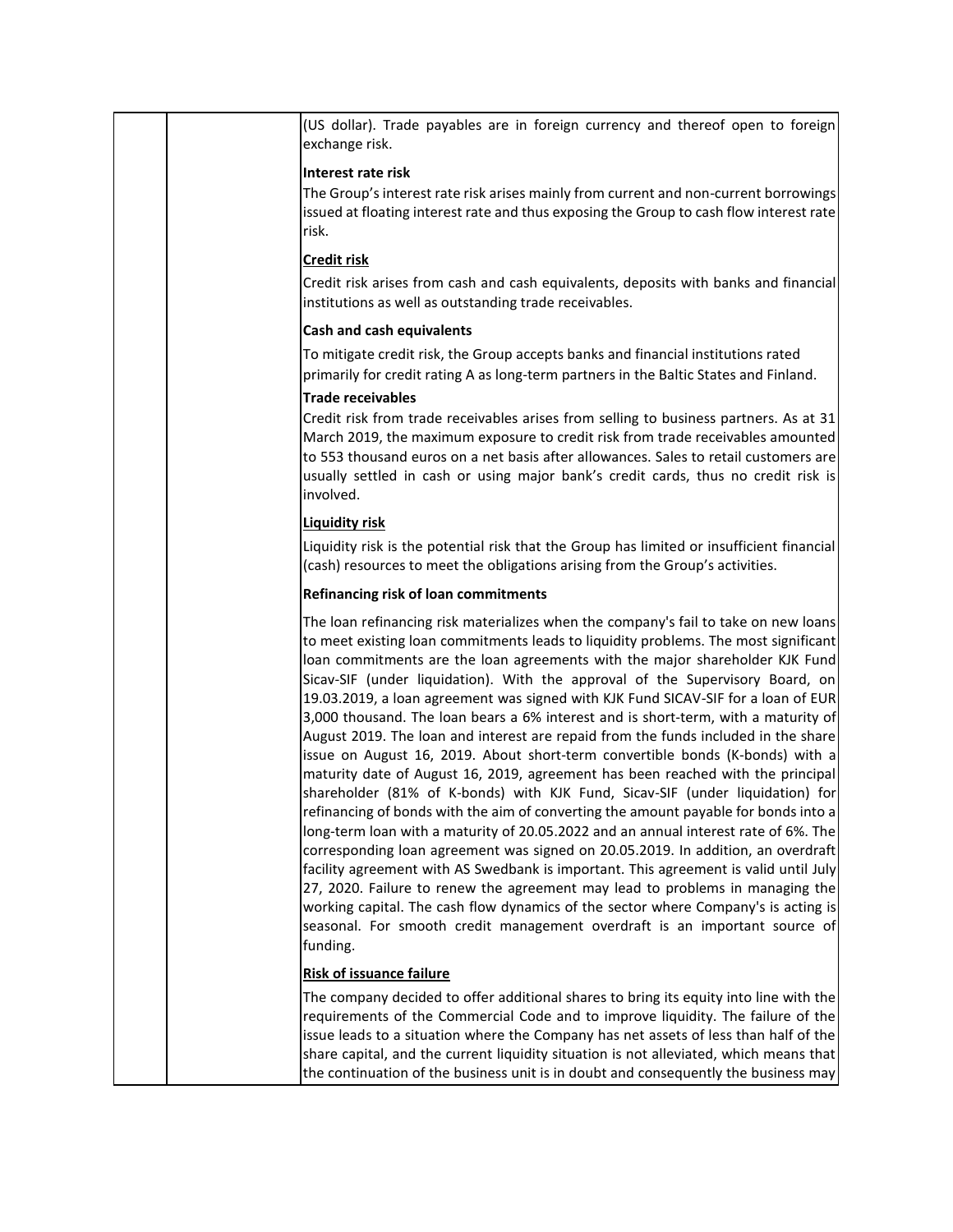|            |                                                         | not be able to realize its assets and fulfill its obligations in the normal course of<br>business.                                                                                                                                                                                                                                                                                                                                                                                                                                                                                                                                                                                                                                                                                                                                                                                                                                                                                                    |
|------------|---------------------------------------------------------|-------------------------------------------------------------------------------------------------------------------------------------------------------------------------------------------------------------------------------------------------------------------------------------------------------------------------------------------------------------------------------------------------------------------------------------------------------------------------------------------------------------------------------------------------------------------------------------------------------------------------------------------------------------------------------------------------------------------------------------------------------------------------------------------------------------------------------------------------------------------------------------------------------------------------------------------------------------------------------------------------------|
|            |                                                         | If, as a result of the Offering, KJK Fund SICAV-SIF (under liquidation) or any other<br>shareholder controls (i.e owns more than 50% of the Issuer's shares or otherwise<br>obtains control over the Company within the meaning of the Securities Market Act),<br>such investor will be obliged to make a takeover bid to other shareholders of the<br>Company under the Securities Market Act. The price of the takeover bid shall comply<br>with the provisions of the Securities Market Act. If, after the takeover bid is made,<br>the relevant shareholder holds more than 90% of the Company's shares, such<br>shareholder will be entitled to take over the shares of other shareholders (the so-<br>called squeeze-out right) at a fair price. It cannot be ruled out that without the<br>Company taking over all the shares of the Company, the Company may apply for the<br>termination of the listing of the Company's shares on the stock exchange if there is a<br>significant decrease. |
|            |                                                         | The failure of the issue leads to a situation where the Company has net assets less<br>than half of the share capital. The current assets of the issuer were both negative as<br>of 31 March 2019 and as of 31 December 2018 and are negative as of the date of the<br>Prospectus, short-term liabilities exceed current assets, thus working capital is not<br>sufficient to cover current liabilities and further financing is required for further<br>operations. Thus, in the event of a failure of the issue, the current liquidity situation<br>will not be solved, so the going concern of the Company will be questioned and<br>consequently the Company may not be able to realize its assets and perform its<br>obligations in the normal course of business.                                                                                                                                                                                                                               |
|            |                                                         | <b>Bankruptcy risk</b>                                                                                                                                                                                                                                                                                                                                                                                                                                                                                                                                                                                                                                                                                                                                                                                                                                                                                                                                                                                |
|            |                                                         | Bankruptcy risk is realized if the company is unable to meet its (debt) obligations, i.e<br>the company's liquidity situation is not sufficient to fulfill all its obligations. This is the<br>probability that the company will become insolvent because it is unable to service its<br>debt. In order to manage the company's responsibilities, the Supervisory Board has<br>approved a restructuring plan for the years 2019-2020, of which main objective is to<br>reduce the company's costs and change its cost structure with a view to ensuring a<br>sustainable business model for the company for operating. The company plans to<br>invest 2 million euros from the proceeds from the public issue (closure of production<br>in Estonia, K-bonds redemption, digitization of the company and optimization of the<br>brand portfolio), which will help achieve this goal.                                                                                                                   |
|            |                                                         | <b>Potential tax risk</b>                                                                                                                                                                                                                                                                                                                                                                                                                                                                                                                                                                                                                                                                                                                                                                                                                                                                                                                                                                             |
|            |                                                         | Tax authorities may audit and inspect the Company's tax positions. If the tax<br>authorities challenge satisfaction of the Company's tax obligations for any reason,<br>potential tax assessments may have an adverse effect on the Company's financial<br>performance and, accordingly, the market value of its shares.                                                                                                                                                                                                                                                                                                                                                                                                                                                                                                                                                                                                                                                                              |
| <b>D.3</b> | Key risks that are<br>specific to the<br>offered shares | <b>Volatility of the share price</b>                                                                                                                                                                                                                                                                                                                                                                                                                                                                                                                                                                                                                                                                                                                                                                                                                                                                                                                                                                  |
|            |                                                         | There is no certainty about future movements in the price of a share that has been<br>issued and listed.                                                                                                                                                                                                                                                                                                                                                                                                                                                                                                                                                                                                                                                                                                                                                                                                                                                                                              |
|            |                                                         | <b>Future dividend pay-outs</b>                                                                                                                                                                                                                                                                                                                                                                                                                                                                                                                                                                                                                                                                                                                                                                                                                                                                                                                                                                       |
|            |                                                         | There is no certainty that the Company will pay dividends on the shares. Nor is there<br>any certainty about the size of a dividend payment.                                                                                                                                                                                                                                                                                                                                                                                                                                                                                                                                                                                                                                                                                                                                                                                                                                                          |
|            |                                                         | Analyses published in respect of the Group                                                                                                                                                                                                                                                                                                                                                                                                                                                                                                                                                                                                                                                                                                                                                                                                                                                                                                                                                            |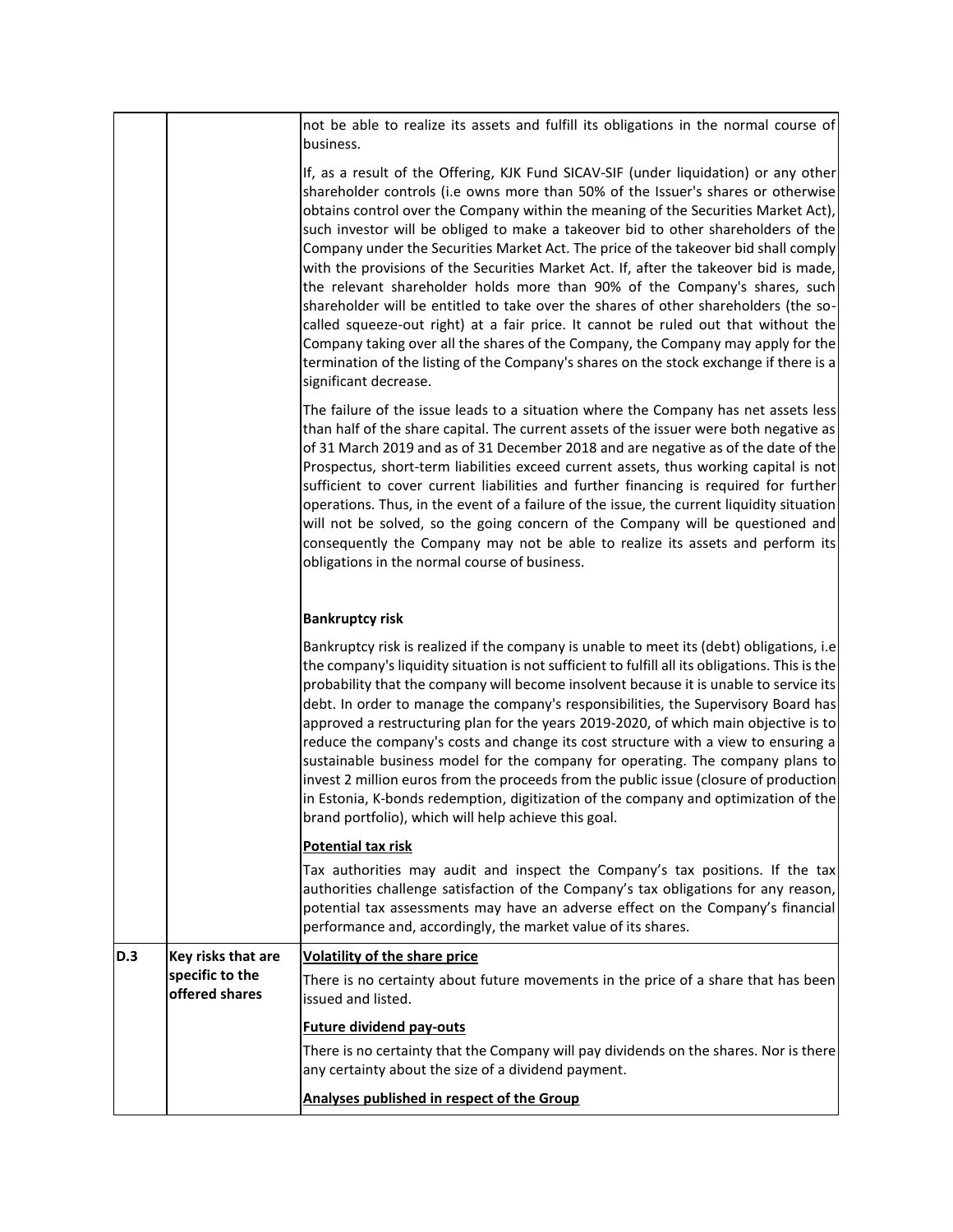|  | Share trading depends extensively on the reports and research published by sector    |
|--|--------------------------------------------------------------------------------------|
|  | and securities analysts in respect of the Group and its operations. The Group has no |
|  | control over the activities of such analysts.                                        |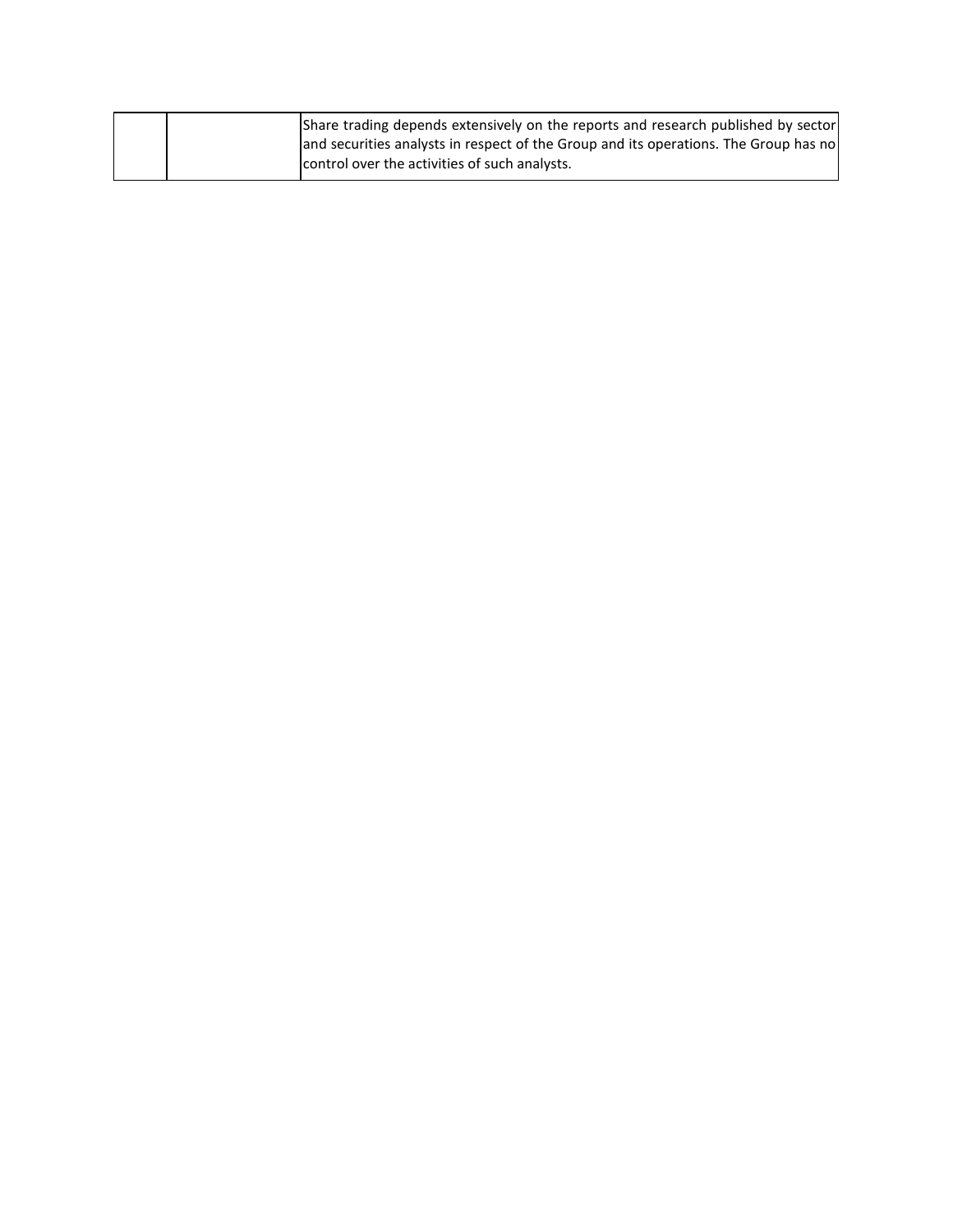| <b>Section E - Offering</b> |
|-----------------------------|
|                             |

|      | Section Headline                                                             | <b>Information disclosed</b>                                                                                                                                                                                                                                                                                                                                                                                                                                                                                                                                                                                                                                                                                                                                                                                                                                                                                                                                                                                                                                                                                                                                                                                          |
|------|------------------------------------------------------------------------------|-----------------------------------------------------------------------------------------------------------------------------------------------------------------------------------------------------------------------------------------------------------------------------------------------------------------------------------------------------------------------------------------------------------------------------------------------------------------------------------------------------------------------------------------------------------------------------------------------------------------------------------------------------------------------------------------------------------------------------------------------------------------------------------------------------------------------------------------------------------------------------------------------------------------------------------------------------------------------------------------------------------------------------------------------------------------------------------------------------------------------------------------------------------------------------------------------------------------------|
| E.1  | Total income.<br><b>Estimation of total</b><br>cost of offering<br>Investor) | The share emission is carried out to cover the losses of previous years and to<br>implement the restructuring of the Company. The company estimates an income of 5<br>million euros from the emission. Estimated costs related to the public offering and<br>(including estimated listing are approximately 10 thousand euros. The company estimates a net income of<br>cost required by the EUR 4,990 thousand from the Offering. The issuer does not require any<br>reimbursement from the investors.                                                                                                                                                                                                                                                                                                                                                                                                                                                                                                                                                                                                                                                                                                               |
| E.2a | / use of income /<br>estimated net<br>income                                 | Reasons for offering  A share emission in the amount of 5 million euros will be carried out to cover the<br>losses of previous years and to carry out the restructuring of the Company. 3 million<br>euros will be used to repay the loan from KJK Fund Sicav-SIF (under liquidation), which<br>was taken to cover losses and 2.0 million euros to restructure the company, which is<br>divided into the following activities: 0.5 million euros cessation of production in<br>Estonian production units, 0,9 million euros K-bonds redemption, 0.2 million euros<br>investments in digitization of main processes (3D model in product development, free<br>sale of physical sample, artificial intelligence in inventory management and digital<br>solutions in customer service) and 0.3 million euros Investments in retail stores<br>(including the merger of Bastion, Mosaic and Monton with a single brand - Monton).<br>The Issuer is aware that the expected proceeds from the Offering are sufficient to<br>finance all the above mentioned activities.                                                                                                                                                     |
| E.3  | Terms of offering                                                            | This offering is for up to 50,000,000 new shares with the nominal value of 0.1 euros<br>and the offer price 0.1 euros (the "Offered Shares") issued by the Company and<br>offered to existing shareholders and the public in Estonia with a total nominal value<br>of up to EUR 5,000,000 (the "Offering"). According to the decision of the Annual<br>General Meeting of Shareholders held on 12 April 2019, Baltika wishes to issue an<br>additional 50,000,000 ordinary shares. Shareholders of the Company who, as of 1 July<br>2019, are registered as the Company's shareholders at the end of the working day of<br>the settlement system of the Estonian Securities Depository, shall be entitled to<br>subscribe for the shares offered. For each existing Company Share, the shareholder<br>will receive one Subscription Right. The Investors may submit the Subscription Orders<br>(the "Subscription Orders") both in possession of the Subscription Rights and in the<br>absence of the Subscription Rights. The Offering shall be held in Estonia Republic.<br>Trading with subscription rights will not occur under the Prospectus. The shares are<br>registered in the Estonian Securities Register. |
|      |                                                                              | The distribution of the Offered Shares is predefined, i.e. if all Subscription Rights are<br>exercised and thus the Offered Shares are acquired, there will be no such Offered<br>Shares (the "Remaining Shares") which are distributed in the general distribution (i)<br>to the Investors who subscribed for the Offered Shares without Subscription Rights<br>and (ii) to the Investors who subscribed for the Offered Shares more than their<br>Subscription Rights entitled them. If there are any Remaining Shares, the Company<br>will decide on the allocation of the Remaining Shares in accordance with the rules<br>described in the Prospectus. The decision will be made during the allocation process<br>that takes place after the end of the offer period.                                                                                                                                                                                                                                                                                                                                                                                                                                            |
|      |                                                                              | Right to participate in the offer                                                                                                                                                                                                                                                                                                                                                                                                                                                                                                                                                                                                                                                                                                                                                                                                                                                                                                                                                                                                                                                                                                                                                                                     |
|      |                                                                              | The Offer has been made to the Company's shareholders, who as of July 1, 2019 are<br>registered in the Company's share register at the end of the working day of the                                                                                                                                                                                                                                                                                                                                                                                                                                                                                                                                                                                                                                                                                                                                                                                                                                                                                                                                                                                                                                                  |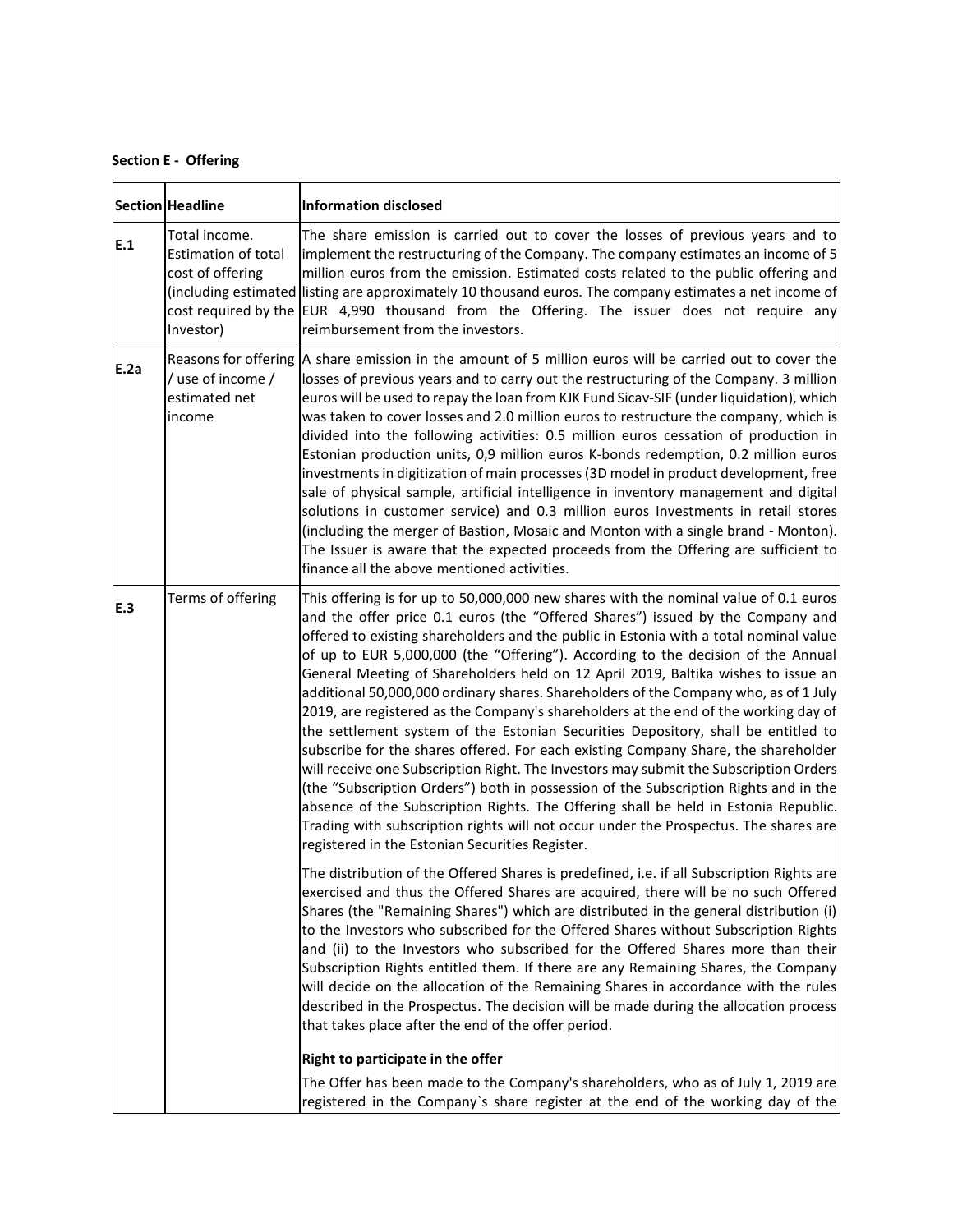settlement system of the Estonian Securities Depository and to the new Investors. Investors may submit Subscription Orders both in having the Subscription Rights and without the Subscription Rights. The subscription right does not oblige to subscribe the offered shares. The Investor may subscribe any quantity of Offered Shares, no minimum and maximum number of Shares are not determined.

There are no guarantors for the emission within the meaning of the Securities Market Act. KJK Fund Sicav-SIF (under liquidation), has signed a Memorandum of Understanding according to which he subscribes the Offered Shares in proportion to the nominal value of its shares, i.e 38.9% of the Offered Shares. The Company has entered into a Memorandum of Understanding with KJK Fund Sicav-SIF (under liquidation), according to which KJK Fund Sicav-SIF (under liquidation) has expressed its intention (i) to exercise its Subscription Rights in full and (ii) if it is entitled to subscribe under the Prospectus, it means according to the Terms of Subscription, more Offered Shares, also subscribe the Offered Shares within the volume of the Offering.

#### **Conduct of an offering**

#### **Offering Period**

Investors submit Subscription Orders for subscription of Offered Shares within a period starting at 10:00 am Estonian time on 16 July 2019 and ending at 14:00 Estonian time on August 7, 2019 (hereinafter: the "Offering Period"). Investors with preferential subscription rights may submit Subscription Orders throughout the Offering Period. The preferential subscription right does not oblige the investor to subscribe the Offered Shares.

#### **Cancellation of Offered Shares and Extension of Offer Period**

In the event that KJK Fund Sicav-SIF (under liquidation) fulfills its obligations in connection with the subscription of the Offered Shares, under subscription is not possible.

However, if it appears that the shares have been subscribed for under the proposed share capital increase, the Board is entitled to cancel the shares that have not been subscribed or extend the subscription period.

#### **The price of the Offered Shares**

The price of the Offered Shares is EUR 0.10 for each Offered Share (the "Offer Price").

#### **Submission of Subscription Orders**

The Company invites Investors to submit Subscription Orders during the Offering Period in accordance with these terms and conditions. In order to submit a Subscription Order, the Investor must hold a securities account in the NASDAQ CSD (hereinafter referred to as "Nasdaq CSD"). The securities account may be opened through each Nasdaq CSD Account Manager (hereinafter "Account Manager").

#### **Changing or canceling subscription orders**

The Investor may amend or cancel the Subscription Order at any time before the end of the Offering Period. To do this, Investor shall contact the Account Manager through whom the relevant Subscription Order has been submitted and perform the acts required by the Account Manager to amend or cancel the Subscription Order.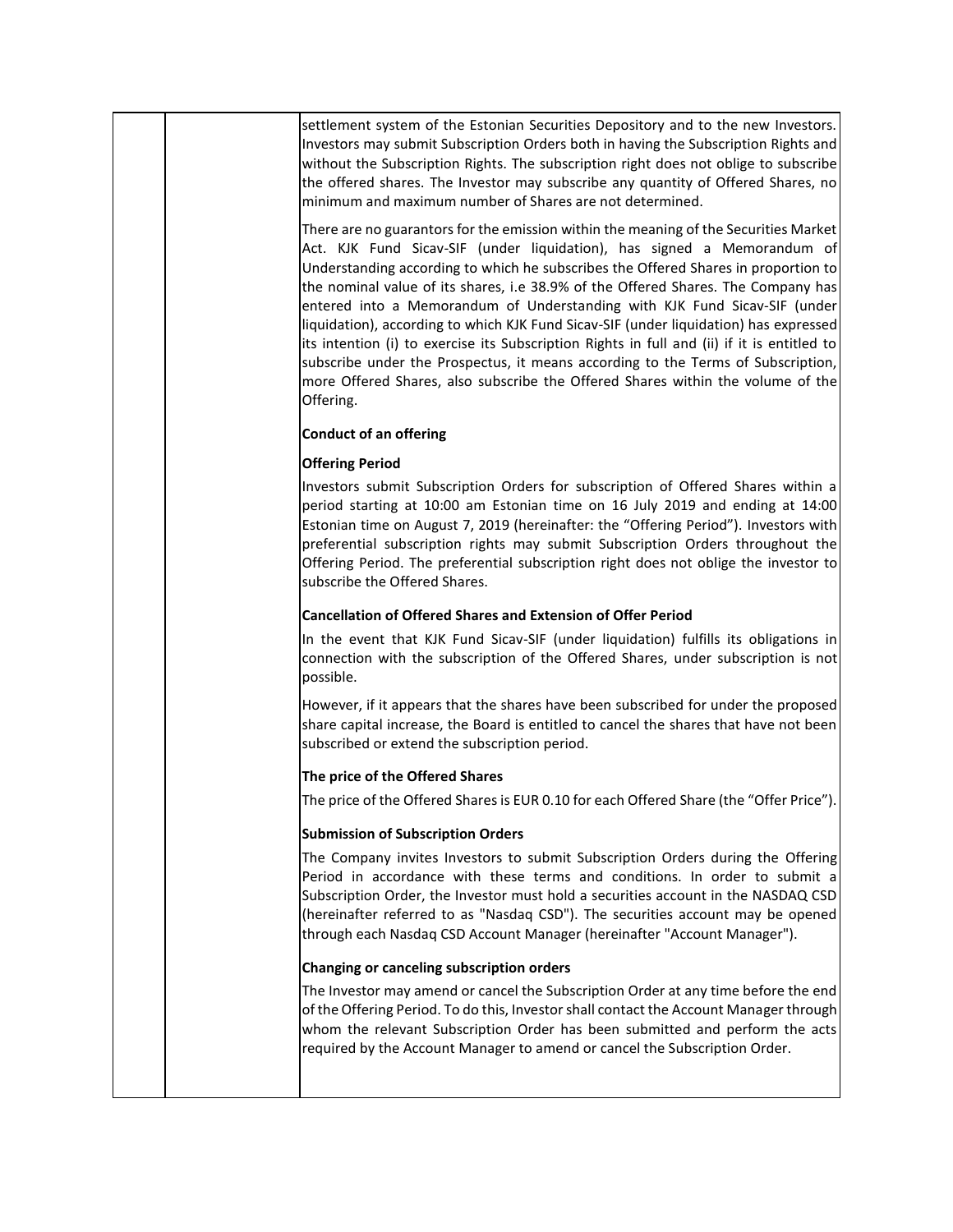|  | Payment<br>On the same date as the Subscription Order, the Investor shall in addition give the<br>order to his Account Manager (which may or may not be the Account Manager of the<br>Investor) to pay the transaction price from Investor's current account to AS LHV<br>Pank's current account EE397700777000310434.                                                                                                                                                                                    |
|--|-----------------------------------------------------------------------------------------------------------------------------------------------------------------------------------------------------------------------------------------------------------------------------------------------------------------------------------------------------------------------------------------------------------------------------------------------------------------------------------------------------------|
|  | <b>Release of the funds</b><br>If the Subscription Order of the Investor is rejected, AS LHV Pank shall return the<br>amount transferred to the Investor to the Investor's current account. If less Offered<br>Shares are distributed to the Investor, AS LHV Pank shall return to the Investor an<br>overdraft amount to the Investor's current account.                                                                                                                                                 |
|  | <b>Distribution</b><br>Each Subscription Right gives the Investor the right to distribute one Offered Share at<br>the Offer Price.                                                                                                                                                                                                                                                                                                                                                                        |
|  | The Offered Shares will be distributed after the end of the Offering Period on August<br>12, 2019. The Investor will receive information about the number of Offered Shares<br>allocated to him after the settlements have taken place from his Account Manager<br>under the conditions established by him.                                                                                                                                                                                               |
|  | <b>Preferred Distribution</b>                                                                                                                                                                                                                                                                                                                                                                                                                                                                             |
|  | Shareholders of the Company who, as of 1 July 2019 at the end of the business day of<br>the settlement system of the Estonian Securities Depository are listed on the<br>Company's Shareholders list, shall receive one Subscription Right per share held at<br>that moment. Each Subscription Right gives the Investor the right to acquire one<br>Offered Share at the Offer Price if the Investor has submitted an eligible Subscription<br>Order during the Offering Period.                          |
|  | <b>General Distribution</b>                                                                                                                                                                                                                                                                                                                                                                                                                                                                               |
|  | Offered Shares that are not distributed by Preferred Distribution (Other Shares) are<br>distributed:                                                                                                                                                                                                                                                                                                                                                                                                      |
|  | (i)<br>to existing shareholders with pre-emption rights to the extent of their<br>pre-emption rights and<br>to existing shareholders that have exercised their pre-emption right, to<br>(ii)<br>the extent of their oversubscription and the oversubscription exceeds<br>the maximum issue, then pro rata to that shareholder's proportion of<br>oversubscription (i.e. sum of all oversubscribed shares he ma and pro<br>rata to that shareholders but not exceeding their pro rata pre-emption<br>right |
|  | In both cases, the Company decides the allocation bearing in mind the equal<br>treatment of shareholders and equal treatment of investors other than shareholders<br>and what is best for the development of the company                                                                                                                                                                                                                                                                                  |
|  | <b>Settlement</b>                                                                                                                                                                                                                                                                                                                                                                                                                                                                                         |
|  | Offered Shares to the Investors shall be transferred to their securities accounts on 13<br>August 2019 or a near date to that.                                                                                                                                                                                                                                                                                                                                                                            |
|  | Trading with Offered Shares is expected to start on 19 August 2019 or on a date close<br>to it.                                                                                                                                                                                                                                                                                                                                                                                                           |
|  |                                                                                                                                                                                                                                                                                                                                                                                                                                                                                                           |